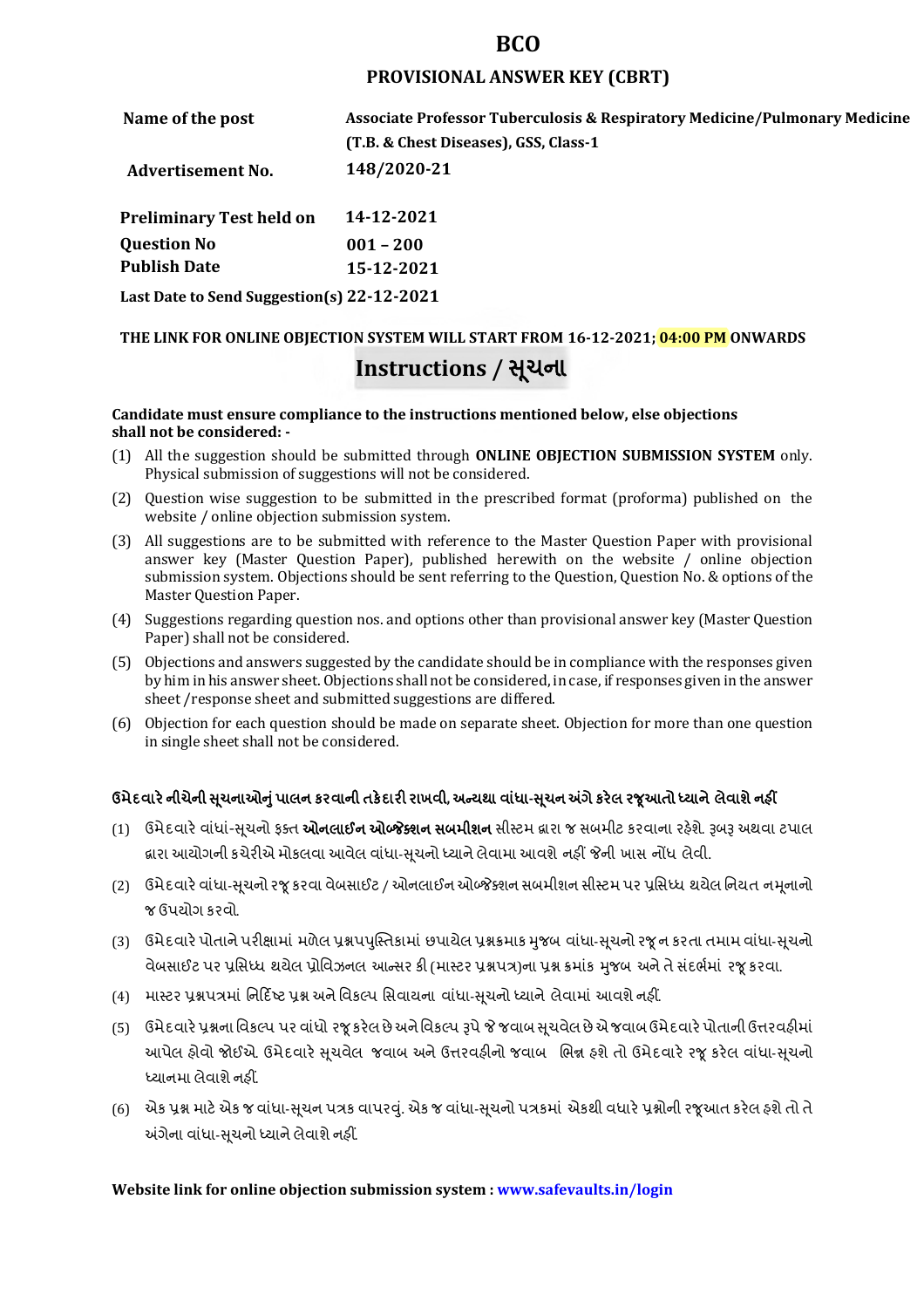| 001. | All viruses show an outbreak in winter, except-                                        |                                    |  |
|------|----------------------------------------------------------------------------------------|------------------------------------|--|
|      | (A) Para Influenza virus                                                               | (B) Hantavirus                     |  |
|      | (C) Para Influenza virus 3                                                             | (D) Para influenza virus 1         |  |
| 002. | In influenza viral infection, viral shedding peaks at                                  |                                    |  |
|      | $(A)$ Within 6 hrs                                                                     | (B) Between 24-48 hrs              |  |
|      | (C) Between 4-7 days                                                                   | (D) Beyond 2 weeks                 |  |
| 003. | Which among these drugs inhibits the action of Neuraminidase receptors-                |                                    |  |
|      | (A) Rimantidine                                                                        | (B) Oseltamivir                    |  |
|      | (C) Acyclovir                                                                          | (D) Amantadine                     |  |
| 004. | The Trivalent influenza Vaccine is an                                                  |                                    |  |
|      | (A) Live attenuated                                                                    | (B) Killed                         |  |
|      | (C) Inactivated                                                                        | (D) Toxoid                         |  |
| 005. | Zanamavir is administered by the following route                                       |                                    |  |
|      | (A) Oral                                                                               | (B) Subcutaneous                   |  |
|      | (C) Intradermal                                                                        | <b>(D)</b> Inhalation              |  |
| 006. | Mortality in immunocompromised patients secondary to Invasive fungal infections        |                                    |  |
|      | $(A)$ 20-25%                                                                           | $(B)$ 10-15%                       |  |
|      | $(C)$ 50-70%                                                                           | (D) $80-100\%$                     |  |
| 007. | False statement regarding Criteria for Diagnosis of ABPA                               |                                    |  |
|      | (A) Episodic bronchial asthma                                                          |                                    |  |
|      | (B) Peripheral blood eosinophilia (>1000/mm3)                                          |                                    |  |
|      | (C) Elevated serum IgE levels (>1000ng/ml)                                             |                                    |  |
|      | (D) Peripheral bronchiectasis on Chest CT scans                                        |                                    |  |
| 008. | ABPA is common in Asthmatics and Cystic Fibrosis patients due to increased activity of |                                    |  |
|      | (A) TH1 CD2 cells                                                                      | (B) TH2 CD4 cells                  |  |
|      | (C) TH1 CD8 cells                                                                      | (D) TH2 CD8 cells                  |  |
| 009. | Aspergillus infection induces activation of antibodies                                 |                                    |  |
|      | $(A)$ IgE                                                                              | $(B)$ IgG                          |  |
|      | (C) None of the above                                                                  | $(D)$ Both $(A)$ and $(B)$         |  |
| 010. | <b>Characteristic sign of ABPA on Chest Xray</b>                                       |                                    |  |
|      | (A) Water Lily sign                                                                    | <b>(B)</b> Finger in Glove Pattern |  |
|      | (C) Loss of peripheral blood markings                                                  | (D) Tubular Heart                  |  |
| 011. | Evidence of tuberculosis (TB) has been found in archeological digs dating back         |                                    |  |
|      | $(A)$ 15000 years back                                                                 | $(B)$ 10000 years back             |  |
|      | $(C)$ 5000 years back                                                                  | $(D)$ 1000 years back              |  |
| 012. | Within the body, TB organisms                                                          |                                    |  |
|      | (A) engulfed and killed by macrophages.                                                |                                    |  |
|      | (B) reside indefinitely in an active stage in the body.                                |                                    |  |
|      | (C) walled off by macrophages in encapsulated granulomas called tubercles.             |                                    |  |
|      | (D) replicate and gain access to lymphatic channels through the blood stream.          |                                    |  |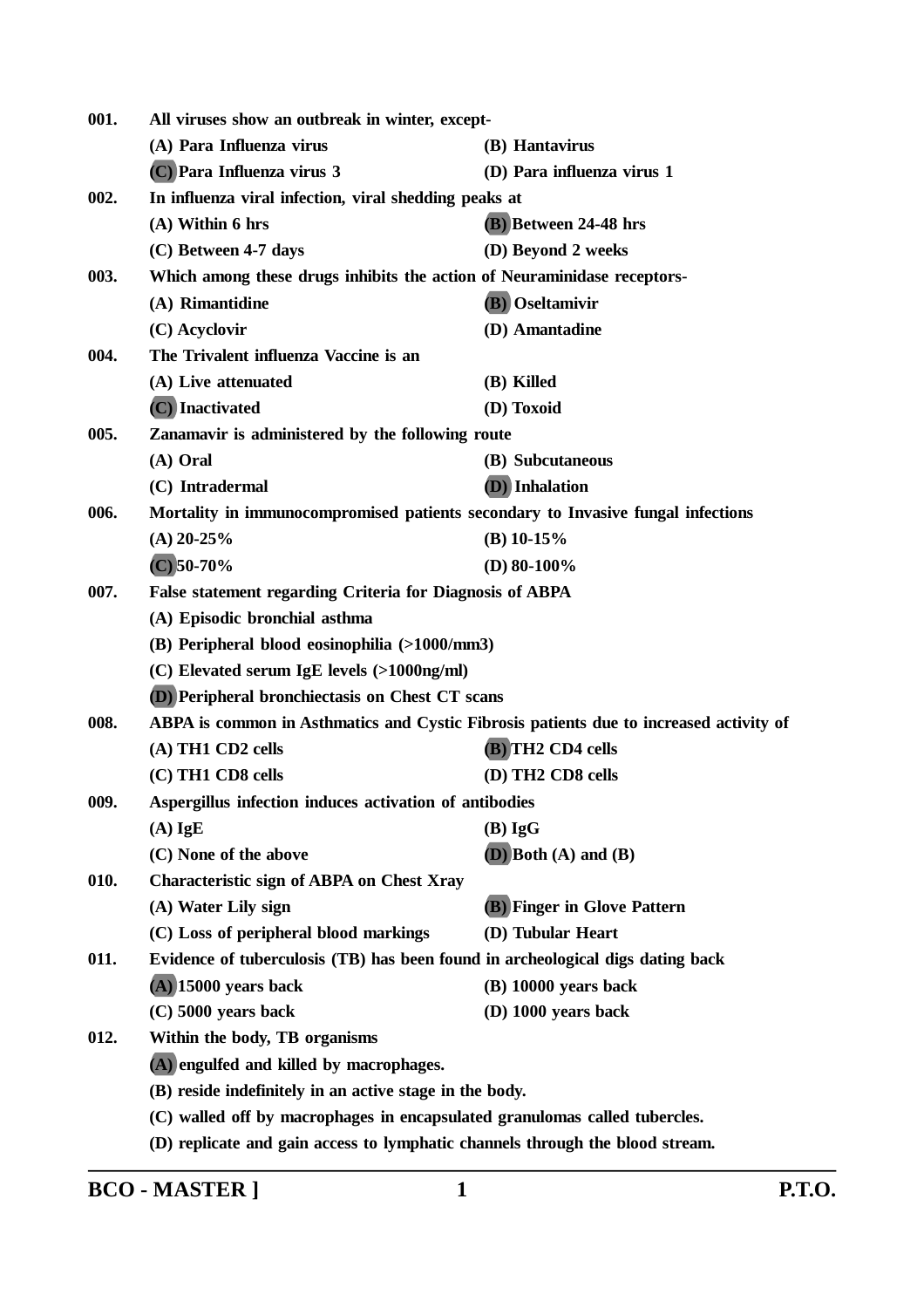| 013.                                                                                                       | The average time of exposure to someone with active TB until acquisition of infection is about |                                                                                             |  |
|------------------------------------------------------------------------------------------------------------|------------------------------------------------------------------------------------------------|---------------------------------------------------------------------------------------------|--|
|                                                                                                            | (A) two hours.                                                                                 | (B) two days.                                                                               |  |
|                                                                                                            | (C) two weeks                                                                                  | (D) two months.                                                                             |  |
| 014.                                                                                                       | During the asymptomatic phase, the only evidence of infection with TB may be                   |                                                                                             |  |
|                                                                                                            | (A) dry cough and fever.                                                                       | (B) chest pain and dyspnea.                                                                 |  |
|                                                                                                            | (C) cervical node enlargement.                                                                 | (D) skin-test reactivity to tuberculin.                                                     |  |
| 015.                                                                                                       | Recurrence of TB occurs in what percentage of those with latent TB infection?                  |                                                                                             |  |
|                                                                                                            | (A) $1\%$ to $2\%$                                                                             | $(B)$ 10% to 15%                                                                            |  |
|                                                                                                            | (C) $25\%$ to $30\%$                                                                           | (D) $80\%$ to $90\%$                                                                        |  |
| 016.                                                                                                       | The most common early symptoms of pulmonary TB are                                             |                                                                                             |  |
|                                                                                                            | $(A)$ dry cough.                                                                               |                                                                                             |  |
|                                                                                                            | (B) rales and rhonchi.                                                                         |                                                                                             |  |
|                                                                                                            | (C) chest pain upon inspiration.                                                               |                                                                                             |  |
|                                                                                                            | (D) productive cough, malaise, and weight loss.                                                |                                                                                             |  |
| 017.                                                                                                       | persons, injecting drug users, and                                                             | Groups considered high risk for contracting TB who should be screened include HIV- infected |  |
|                                                                                                            | (A) all hospital workers.                                                                      |                                                                                             |  |
|                                                                                                            | (B) emergency medical personnel.                                                               |                                                                                             |  |
|                                                                                                            | (C) persons with healthy immune systems.                                                       |                                                                                             |  |
|                                                                                                            | (D) residents in areas with severe air pollution.                                              |                                                                                             |  |
| 018.                                                                                                       | Foreign-born persons originating from countries with high TB prevalence should be              |                                                                                             |  |
|                                                                                                            | (A) quarantined.                                                                               |                                                                                             |  |
|                                                                                                            | (B) administered BCG vaccine.                                                                  |                                                                                             |  |
|                                                                                                            | (C) screened for possible TB infection.                                                        |                                                                                             |  |
|                                                                                                            | (D) started on chemoprophylaxis as soon as possible.                                           |                                                                                             |  |
| 019.                                                                                                       | When teaching a patient to produce a sputum specimen, instruct him or her to                   |                                                                                             |  |
| (A) drink a large glass of water before coughing.                                                          |                                                                                                |                                                                                             |  |
|                                                                                                            | (B) collect the specimen just before going to sleep at night.                                  |                                                                                             |  |
|                                                                                                            | (C) cough gently and expectorate into the sputum container.                                    |                                                                                             |  |
|                                                                                                            | (D) bring the specimen up from their lungs (not throat) after a deep cough.                    |                                                                                             |  |
| Nucleic acid amplification (NAA) tests for the diagnosis of TB<br>020.<br>(A) are not approved by the FDA. |                                                                                                |                                                                                             |  |
|                                                                                                            |                                                                                                |                                                                                             |  |
|                                                                                                            | (B) require more than one month for results.                                                   |                                                                                             |  |
|                                                                                                            | (C) may not be used with smear-positive specimens.                                             |                                                                                             |  |
|                                                                                                            | (D) are able to differentiate between different species of M. tuberculosis.                    |                                                                                             |  |
| 021.                                                                                                       | The most common site for extrapulmonary TB is the                                              |                                                                                             |  |
|                                                                                                            | (A) Lymph Node.                                                                                | $(B)$ Skin.                                                                                 |  |
|                                                                                                            | (C) Kidney.                                                                                    | (D) Adrenal gland.                                                                          |  |
| 022.                                                                                                       | Milliary tuberculosis refers to an infection affecting the                                     |                                                                                             |  |
|                                                                                                            | $(A)$ Skin.                                                                                    | (B) Testes.                                                                                 |  |
|                                                                                                            | (C) GI tract.                                                                                  | (D) Entire lungs.                                                                           |  |

**BCO - MASTER ] 2 P.T.O.**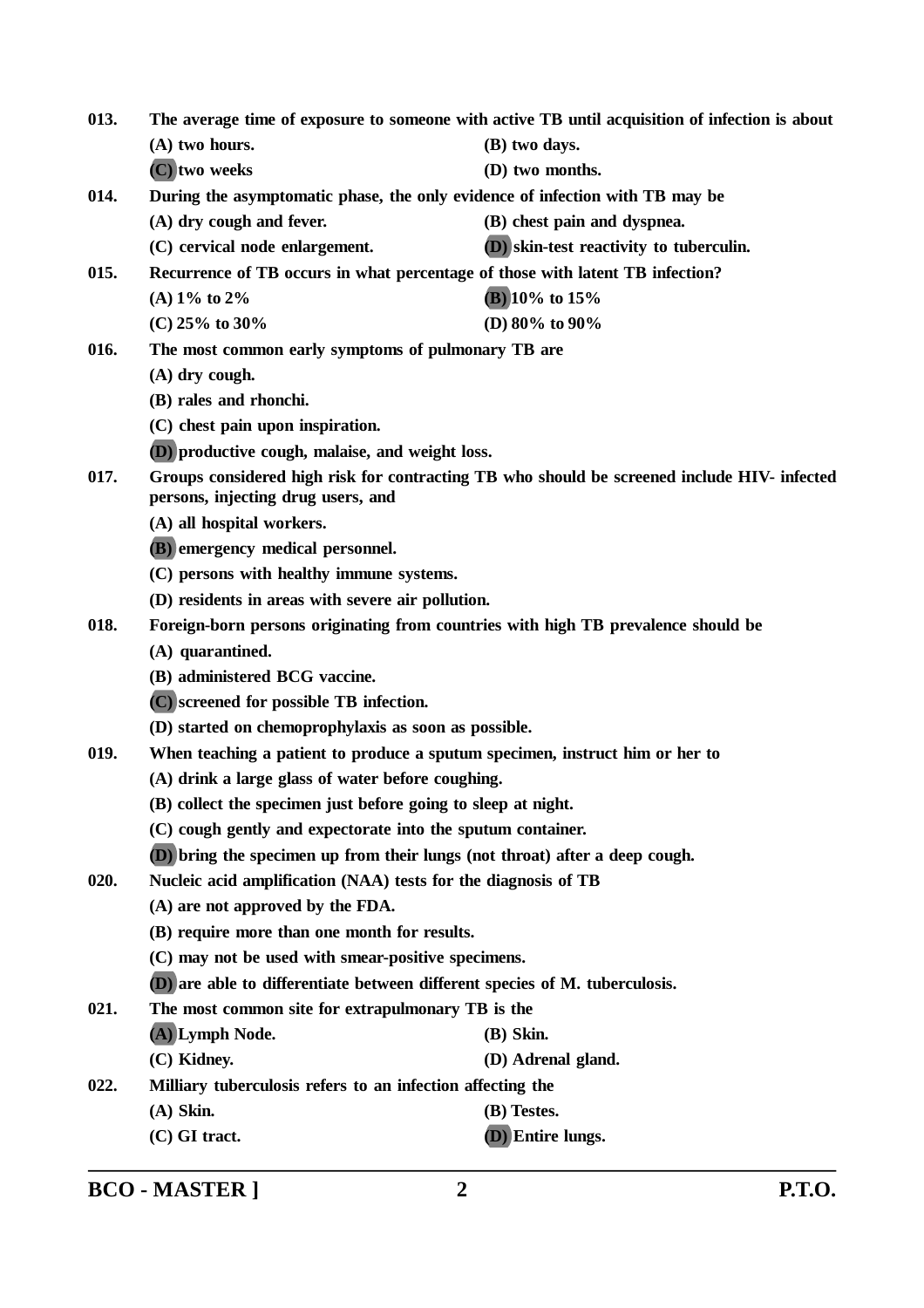| 023. | Two first-line drugs used in the treatment of drug-susceptible TB include                                  |                                                                                                                                                                                         |
|------|------------------------------------------------------------------------------------------------------------|-----------------------------------------------------------------------------------------------------------------------------------------------------------------------------------------|
|      | (A) isoniazid and rifampin.                                                                                | (B) rifabutin and streptomycin.                                                                                                                                                         |
|      | (C) rifapentine and capreomycin.                                                                           | (D) ethionamide and ethambutol.                                                                                                                                                         |
| 024. | The dosage recommendation for Pyrazinamide as per NTEP guidelines                                          |                                                                                                                                                                                         |
|      | $(A)$ 25 mg/kg body weight                                                                                 | $(B)$ 5 mg/kg body weight                                                                                                                                                               |
|      | $(C)$ 15 mg/kg body weight                                                                                 | (D) 20 mg/kg body weight                                                                                                                                                                |
| 025. | Optic neuritis is a common side effect of this drug                                                        |                                                                                                                                                                                         |
|      | (A) Isoniazid                                                                                              | (B) Rifampicin                                                                                                                                                                          |
|      | (C) Aminoglycosides                                                                                        | (D) Ethambutol                                                                                                                                                                          |
| 026. | Peripheral neuritis seen in certain patients on ATT, can be corrected by addition of                       |                                                                                                                                                                                         |
|      | (A) Antacids                                                                                               | <b>(B)</b> Pyridoxine (Vitamin B6)                                                                                                                                                      |
|      | (C) Thiamine (Vitamin B1)                                                                                  | (D) Meth cobalamin (Vitamin B12)                                                                                                                                                        |
| 027. | tuberculin test of 6 mm, EXCEPT:                                                                           | Chemoprophylaxis is recommended for all of the following groups of people with a positive                                                                                               |
|      | (A) Children older than 4 years of age                                                                     |                                                                                                                                                                                         |
|      | (B) Persons with known or suspected HIV infection                                                          |                                                                                                                                                                                         |
|      | (C) Close contacts of persons with infectious, clinically active TB                                        |                                                                                                                                                                                         |
|      | (D) Persons who inject drugs and who are known to be HIV negative                                          |                                                                                                                                                                                         |
| 028. | Bacille Calmette-Guérin (BCG) vaccine                                                                      |                                                                                                                                                                                         |
|      | (A) is used regularly in the United States.                                                                |                                                                                                                                                                                         |
|      | (B) does not have any effect on the tuberculin skin test.                                                  |                                                                                                                                                                                         |
|      | (C) is one of the most widely used vaccines in the world.                                                  |                                                                                                                                                                                         |
|      | (D) is internationally regulated to ensure that only one strain is used.                                   |                                                                                                                                                                                         |
| 029. | The diluent for BCG vaccine is                                                                             |                                                                                                                                                                                         |
|      | (A) Sodium chloride                                                                                        | (B) Ringer lactate                                                                                                                                                                      |
|      | (C) Distilled water                                                                                        | (D) $5\%$ Dextrose                                                                                                                                                                      |
| 030. | It is important for the healthcare professional to explain to the patient with TB and his/her<br>caregiver |                                                                                                                                                                                         |
|      | (A) the signs and symptoms of drug toxicity.                                                               |                                                                                                                                                                                         |
|      | (B) instructions outlining which medications to take and how often.                                        |                                                                                                                                                                                         |
|      | community.                                                                                                 | (C) information about where financial assistance and free medications can be found in the                                                                                               |
|      | (D) All of the above                                                                                       |                                                                                                                                                                                         |
| 031. | Which of the following is TRUE regarding the development of pneumonia?                                     |                                                                                                                                                                                         |
|      | (A) Pneumonia is an acute inflammatory condition within the parenchyma of the lung.                        |                                                                                                                                                                                         |
|      | (B) Immunocompromised individuals are at an increased risk of developing pneumonia.                        |                                                                                                                                                                                         |
|      | mechanisms.                                                                                                | (C) Pneumonia often develops as a consequence of bacterial colonization and microaspiration of<br>upper respiratory tract secretions during a period of impaired host pulmonary defense |

**(D) All of the above**

**BCO - MASTER ] 3 P.T.O.**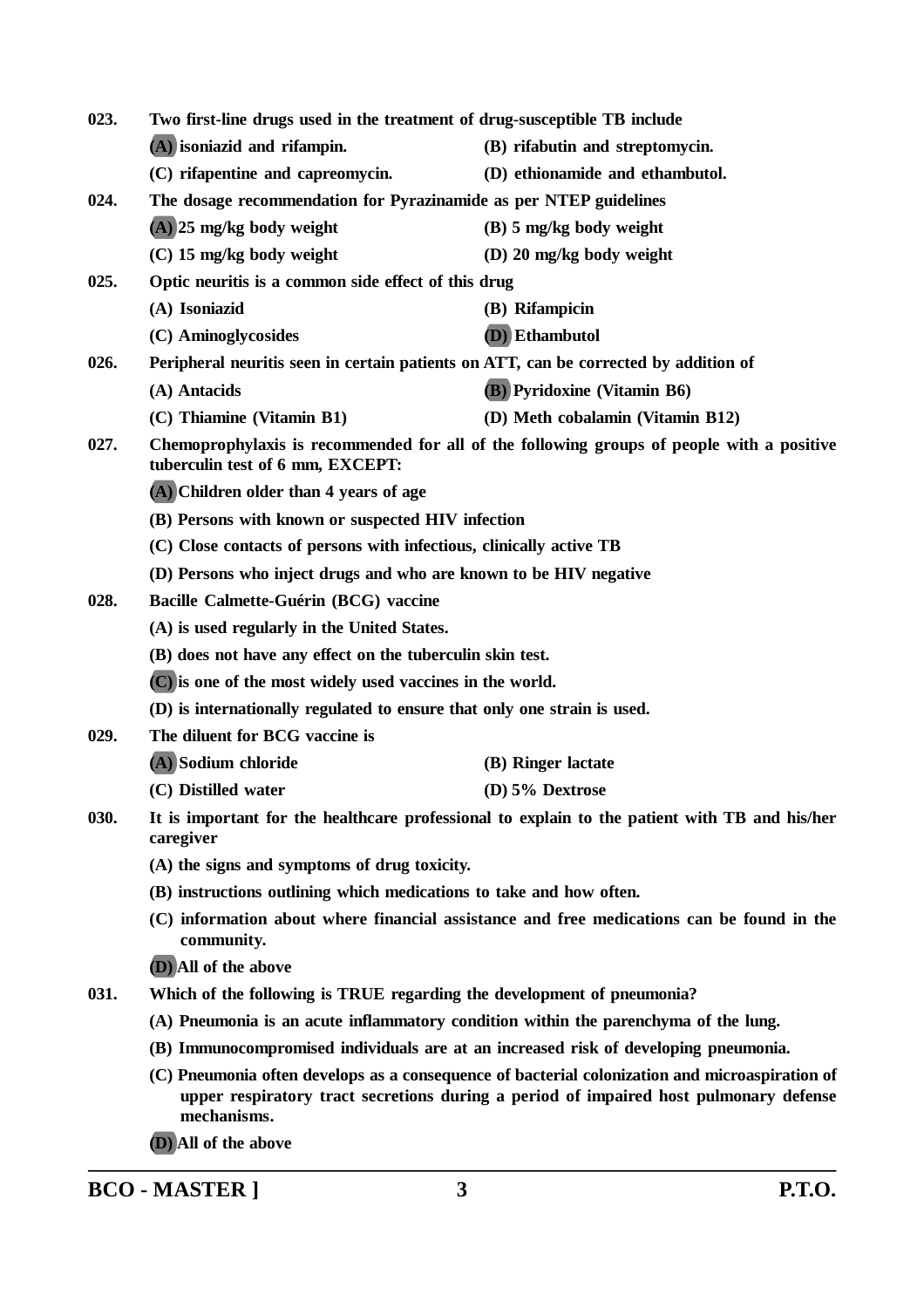| 032.                                                                                                                                                          | Which of the following is TRUE regarding the classification of pneumonia?                                         |                                                                                                                                                                                   |  |  |
|---------------------------------------------------------------------------------------------------------------------------------------------------------------|-------------------------------------------------------------------------------------------------------------------|-----------------------------------------------------------------------------------------------------------------------------------------------------------------------------------|--|--|
|                                                                                                                                                               | (A) Pneumonia is broadly classified as either healthcare-associated or nosocomial.                                |                                                                                                                                                                                   |  |  |
|                                                                                                                                                               | (B) Causative pathogens of pneumonia can be easily identified in virtually all cases in which<br>testing is done. |                                                                                                                                                                                   |  |  |
|                                                                                                                                                               | broader classification of pneumonia associated with healthcare facilities.                                        | (C) Only two distinct categories, hospital-acquired and ventilator-associated, exist within the                                                                                   |  |  |
|                                                                                                                                                               |                                                                                                                   | (D) Classifying pneumonia according to the setting in which it develops, rather than the causative<br>pathogen, is more useful for clinical purposes.                             |  |  |
| 033.<br>All of the following are risk factors for community-acquired pneumonia, EXCEPT:                                                                       |                                                                                                                   |                                                                                                                                                                                   |  |  |
|                                                                                                                                                               | (A) Female gender                                                                                                 | (B) Smoking history                                                                                                                                                               |  |  |
|                                                                                                                                                               | (C) Occupational dust exposure                                                                                    | (D) History of childhood pneumonia                                                                                                                                                |  |  |
| 034.                                                                                                                                                          | adults?                                                                                                           | Which bacterial pathogen is the most common cause of community-acquired pneumonia in                                                                                              |  |  |
|                                                                                                                                                               | (A) Staphylococcus aureus                                                                                         | (B) Mycoplasma pneumoniae                                                                                                                                                         |  |  |
|                                                                                                                                                               | (C) Streptococcus pneumoniae                                                                                      | (D) Chlamydophila pneumoniae                                                                                                                                                      |  |  |
| 035.                                                                                                                                                          | <b>EXCEPT:</b>                                                                                                    | All of the following are common symptoms of community-acquired pneumonia in adults,                                                                                               |  |  |
|                                                                                                                                                               | $(A)$ Fever                                                                                                       | (B) Bradycardia                                                                                                                                                                   |  |  |
|                                                                                                                                                               | (C) Sputum production                                                                                             | (D) Malaise                                                                                                                                                                       |  |  |
| 036.                                                                                                                                                          | pneumonia in adults usually relies on                                                                             | Because of time and technical limitations to viral cultures, the laboratory diagnosis of viral                                                                                    |  |  |
|                                                                                                                                                               | (A) lung biopsy.                                                                                                  |                                                                                                                                                                                   |  |  |
|                                                                                                                                                               | (B) acute and convalescent serologic testing.                                                                     |                                                                                                                                                                                   |  |  |
|                                                                                                                                                               | (C) nasal swab for slide preparation and staining.                                                                |                                                                                                                                                                                   |  |  |
|                                                                                                                                                               | (D) rapid antigen detection, often using molecular techniques.                                                    |                                                                                                                                                                                   |  |  |
| 037.<br>In adults with community-acquired pneumonia, which of the following is NOT among the minor<br>criteria that would suggest the need for ICU admission? |                                                                                                                   |                                                                                                                                                                                   |  |  |
|                                                                                                                                                               | (A) Uremia                                                                                                        |                                                                                                                                                                                   |  |  |
|                                                                                                                                                               | (B) Leukopenia                                                                                                    |                                                                                                                                                                                   |  |  |
|                                                                                                                                                               | (C) Decreased respiratory rate                                                                                    |                                                                                                                                                                                   |  |  |
|                                                                                                                                                               | (D) Low PaO2/fraction of inspired oxygen ratio                                                                    |                                                                                                                                                                                   |  |  |
| 038.                                                                                                                                                          |                                                                                                                   | Macrolides may be an acceptable choice for the outpatient treatment of mild pneumonia in<br>previously healthy adults who have not been exposed to antimicrobials within the past |  |  |
|                                                                                                                                                               | $(A)$ 2 weeks                                                                                                     | $(B)$ 30 days                                                                                                                                                                     |  |  |
|                                                                                                                                                               | $(C)$ 3 months                                                                                                    | $(D)$ 12 months                                                                                                                                                                   |  |  |

**BCO - MASTER ] 4 P.T.O.**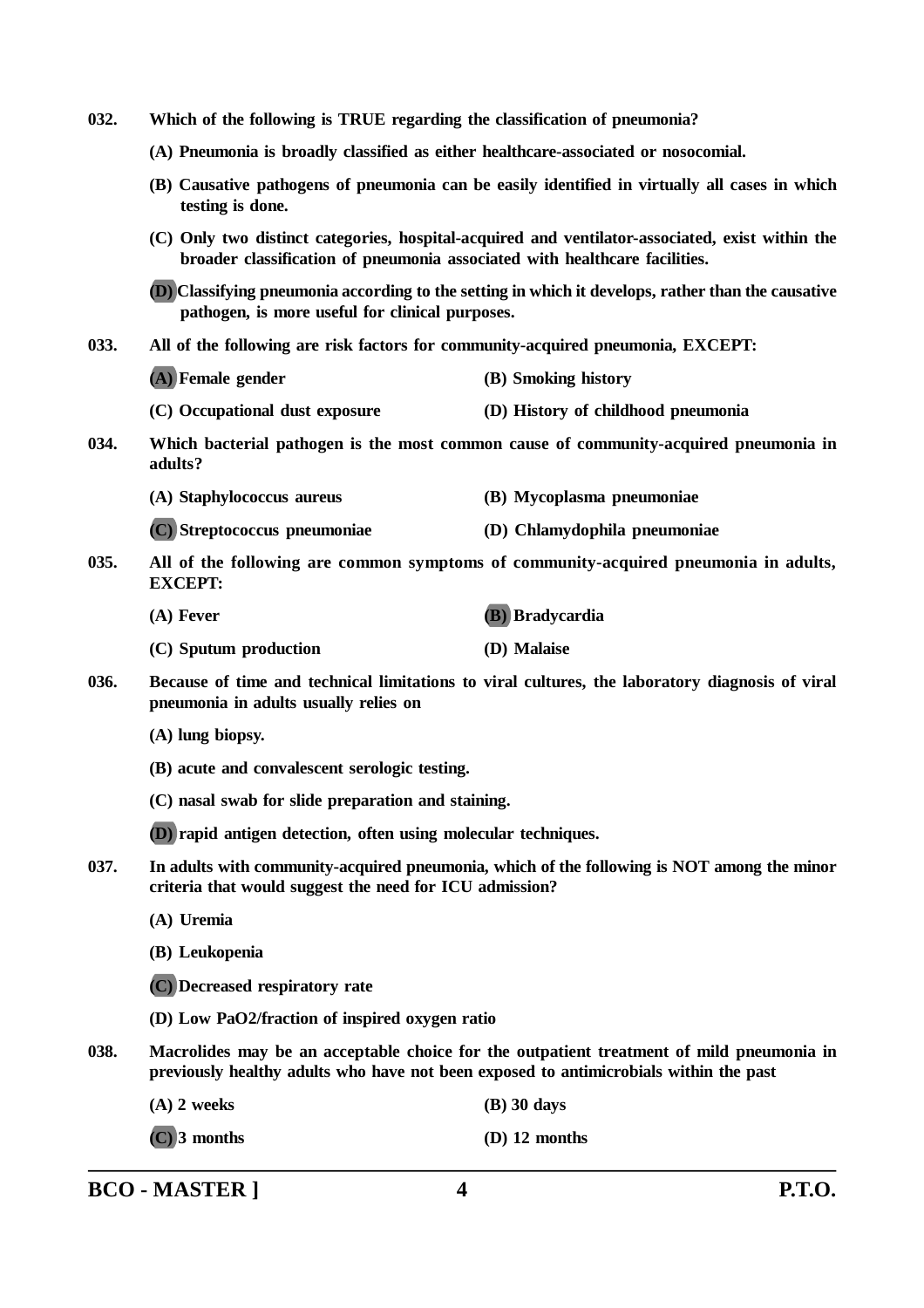- **039. Which of the following statements regarding viral and bacterial causes of community- acquired pneumonia in children is TRUE?**
	- **(A) Staphylococcus aureus is the most common pneumonia-causing bacterial pathogen in schoolaged children.**
	- **(B) Bacterial pathogens are responsible for most cases of community-acquired pneumonia in preschool-aged children.**
	- **(C) Viral pathogens cause pneumonia in seriously ill, hospitalized children more often than in children treated on an outpatient basis.**

**(D) As many as 80% of cases of community- acquired pneumonia in children younger than 2 years of age can be attributed to a virus.**

- **040. Guidelines state that a child with community-acquired pneumonia should be admitted to an ICU or unit with continuous cardiorespiratory monitoring capabilities if the child**
	- **(A) has altered mental status as a result of pneumonia.**
	- **(B) requires acute use of noninvasive positive pressure ventilation.**
	- **(C) Requires mechanical ventilation**
	- **(D) All of the above**
- **041. The primary preventive strategy for community-acquired pneumonia is**
	- **(A) antibiotic therapy.**
	- **(B) good hand hygiene.**
	- **(C) adherence to healthy lifestyle behaviors.**
	- **(D) immunization with pneumococcal and influenza vaccines.**
- **042. According to national surveys, what is the overall rate of pneumococcal vaccination among adults 65 years of age and older?**
	- **(A) 25% (B) 42% (C) 75% (D) 79%**

**043. Risk factors for hospital-acquired pneumonia include all of the following, EXCEPT:**

- **(A) Obesity (B) Presence of COPD**
- **(C) Duration of surgery (D) Age more than 60 years**
- **044. Nearly half of all cases of ventilator-associated pneumonia develop within how many days of mechanical ventilation?**
	- **(A) 2 days (B) 4 days (C) 7 days (D) 10 days**
- **045. Which of the following pathogens is most frequently identified as the cause of severe pneumonia in long-term care facilities?**
	- **(A) Klebsiella spp. (B) Pseudomonas. aeruginosa**
	- **(C) Streptococcus. pneumoniae (D) Chlamydia. pneumoniae**
- 
- **046. The ATS/IDSA guideline includes all of the following recommendations for management of hospital-acquired and ventilator-associated pneumonia, EXCEPT:**
	- **(A) Begin treatment promptly.**
	- **(B) Consider de-escalation of antibiotics after the results of cultures.**
	- **(C) Obtain a specimen from the lower respiratory tract for culture before beginning antibiotic therapy.**
	- **(D) After an optimal antibiotic regimen is confirmed, a three-day course of therapy is recommended.**

**BCO - MASTER ] 5 P.T.O.**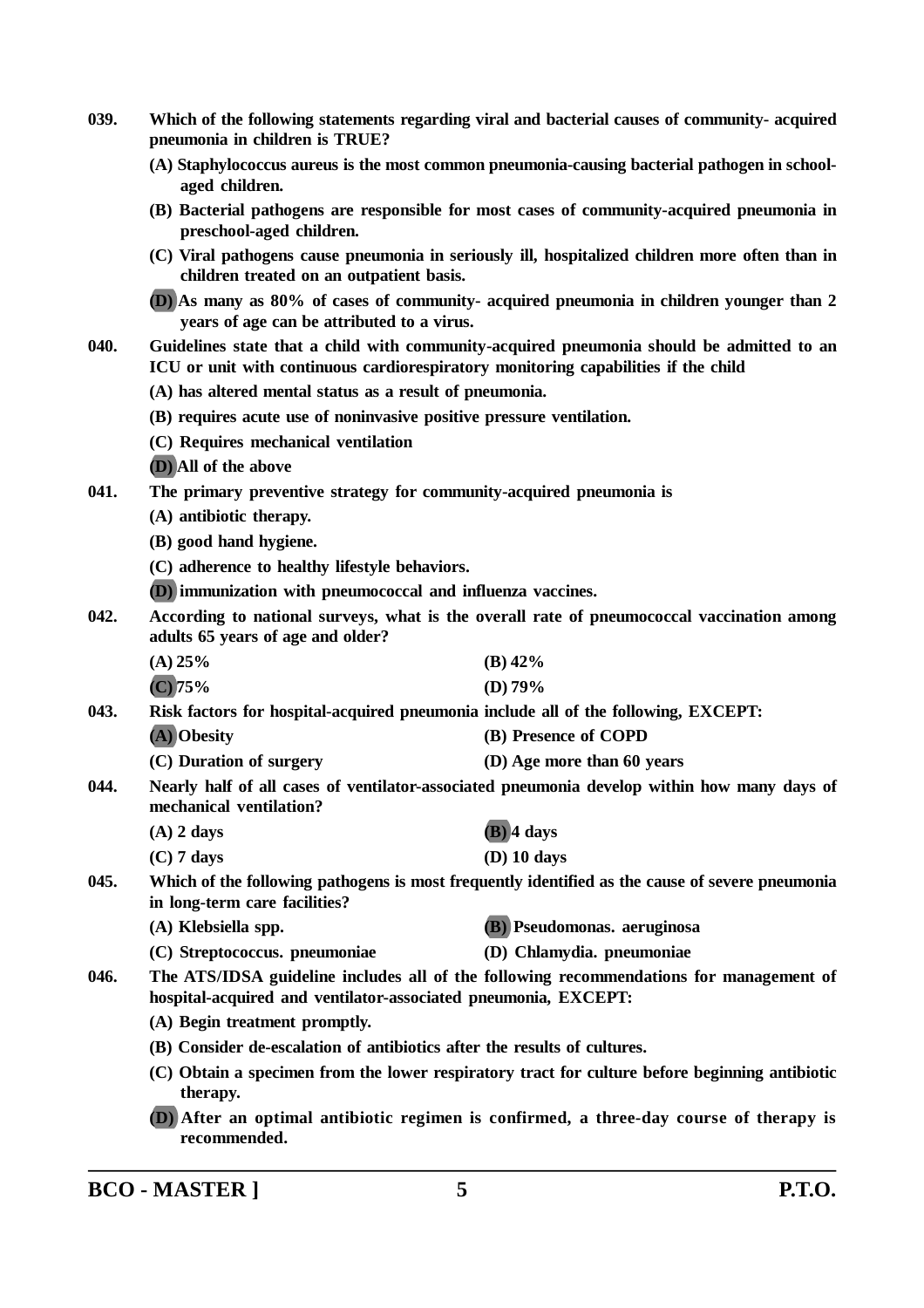| 047. | For current smokers, smoking cessation is recommended for at least how many weeks prior to<br>surgery to prevent pulmonary complications?                                                                                                                                                  |                                                                                                                                                                                                                                                                                                      |
|------|--------------------------------------------------------------------------------------------------------------------------------------------------------------------------------------------------------------------------------------------------------------------------------------------|------------------------------------------------------------------------------------------------------------------------------------------------------------------------------------------------------------------------------------------------------------------------------------------------------|
|      | $(A)$ 2 weeks                                                                                                                                                                                                                                                                              | $(B)$ 6 weeks                                                                                                                                                                                                                                                                                        |
|      | $(C)$ 8 weeks                                                                                                                                                                                                                                                                              | $(D)$ 12 weeks                                                                                                                                                                                                                                                                                       |
| 048. | what angle to prevent ventilator-associated pneumonia?                                                                                                                                                                                                                                     | Both the ATS/IDSA and SHEA/IDSA guidelines recommend maintaining the head of the bed at                                                                                                                                                                                                              |
|      | $(A)$ 5 to 25 degrees                                                                                                                                                                                                                                                                      | $(B)$ 30 to 45 degrees                                                                                                                                                                                                                                                                               |
|      | $(C)$ 90 degrees                                                                                                                                                                                                                                                                           | (D) Guidelines recommend no elevation.                                                                                                                                                                                                                                                               |
| 049. | the prevention of ventilator-associated pneumonia, EXCEPT:                                                                                                                                                                                                                                 | The Institute for Healthcare Improvement recommends all of the following interventions for                                                                                                                                                                                                           |
|      | (A) Elevation of the head of the bed                                                                                                                                                                                                                                                       |                                                                                                                                                                                                                                                                                                      |
|      | (B) Prophylaxis of peptic ulcer disease                                                                                                                                                                                                                                                    |                                                                                                                                                                                                                                                                                                      |
|      | (C) Weekly oral care with chlorhexidine                                                                                                                                                                                                                                                    |                                                                                                                                                                                                                                                                                                      |
|      | (D) Regular assessment of readiness to extubate and daily interruptions of sedation                                                                                                                                                                                                        |                                                                                                                                                                                                                                                                                                      |
| 050. | preventing pneumonia among health care workers?                                                                                                                                                                                                                                            | In a guideline developed by a multidisciplinary panel, what recommendation was made for                                                                                                                                                                                                              |
|      | (A) Annual influenza vaccination for residents                                                                                                                                                                                                                                             |                                                                                                                                                                                                                                                                                                      |
|      | (B) Annual influenza vaccination for nursing staff                                                                                                                                                                                                                                         |                                                                                                                                                                                                                                                                                                      |
|      | (C) Pneumococcal vaccination at admission, if indicated                                                                                                                                                                                                                                    |                                                                                                                                                                                                                                                                                                      |
|      | (D) All of the above                                                                                                                                                                                                                                                                       |                                                                                                                                                                                                                                                                                                      |
| 051. | During sleep apnea, there occurs a temporary pause in breathing for                                                                                                                                                                                                                        |                                                                                                                                                                                                                                                                                                      |
|      | $(A)$ 15 seconds                                                                                                                                                                                                                                                                           | $(B)$ 10 seconds                                                                                                                                                                                                                                                                                     |
|      | $(C)$ 30 seconds                                                                                                                                                                                                                                                                           | $(D)$ 40 seconds                                                                                                                                                                                                                                                                                     |
| 052. | PCO2-20, HCO3-12. The likely abnormality is                                                                                                                                                                                                                                                | A 26-year-old female admitted in ICU had excessive hyperventilation. ABG- pH- 7.5, pO2- 112,                                                                                                                                                                                                         |
|      | (A) Respiratory acidosis                                                                                                                                                                                                                                                                   | (B) Metabolic alkalosis                                                                                                                                                                                                                                                                              |
|      | (C) Respiratory alkalosis                                                                                                                                                                                                                                                                  | (D) Metabolic alkalosis                                                                                                                                                                                                                                                                              |
| 053. | A 50-year-old female visits a pulmonary clinic with complaints of breathlessness. She gives a<br>history of Scleroderma. On evaluation, her lung function tests reveal a reduced FEV1 & FVC,<br>with normal FEV1/FVC ratio. The likely diagnosis is                                        |                                                                                                                                                                                                                                                                                                      |
|      | $(A)$ COPD                                                                                                                                                                                                                                                                                 | <b>(B)</b> Interstitial Lung Disease                                                                                                                                                                                                                                                                 |
|      | (C) Congestive cardiac failure                                                                                                                                                                                                                                                             | (D) Bronchial asthma                                                                                                                                                                                                                                                                                 |
| 054. | An 18-year-old male, presents to the emergency room following road traffic accident. On<br>examination, patient is restless, tachypneic (RR-45 CPM), tachycardia (HR-160 BPM), oxygen<br>saturation being 75% at room air, absent breath sounds on left. Most likely provisional diagnosis |                                                                                                                                                                                                                                                                                                      |
|      | (A) Tension Pneumothorax                                                                                                                                                                                                                                                                   | (B) Aspiration pneumonia                                                                                                                                                                                                                                                                             |
|      | (C) Pulmonary contusion                                                                                                                                                                                                                                                                    | (D) Pulmonary Thromboembolism                                                                                                                                                                                                                                                                        |
| 055. | A biopsy was taken and sent for histopathological analysis. The likely malignancy is                                                                                                                                                                                                       | A 65-year-old male, chronic smoker presents with cough and hemoptysis for past 2 weeks. No<br>h/o fever, weight loss. No past history of pulmonary tuberculosis. On examination, signs of right<br>lung collapse are present. On bronchoscopy, there was a mass obstructing the right main bronchus. |
|      | (A) Squamous cell carcinoma                                                                                                                                                                                                                                                                | (B) Adenocarcinoma                                                                                                                                                                                                                                                                                   |
|      | (C) Small cell carcinoma                                                                                                                                                                                                                                                                   | (D) Large cell carcinoma                                                                                                                                                                                                                                                                             |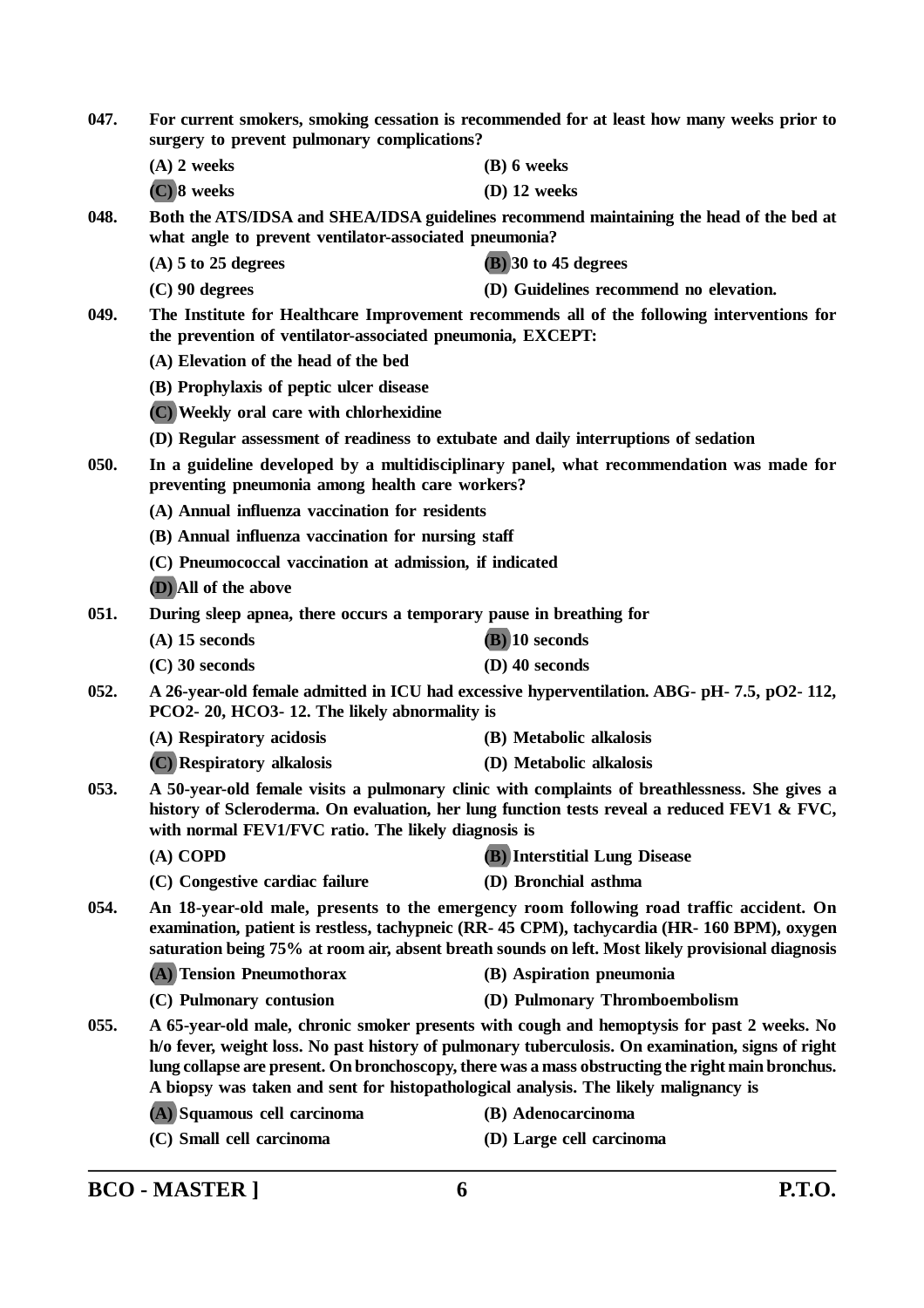| 056.                                                                 | A 45-year-old female presented with h/o progressive dyspnea and cough for 7 months. On<br>examination, she had clubbing, cyanosis and basal crepitations. Her HRCT thorax was showing<br>bilateral reticulo-nodular pattern, predominantly subpleural and basal with extensive honey-<br>combing. Spirometry showed severe restrictive defect. The possible diagnosis is |                                                                                                                                                                                                  |  |  |
|----------------------------------------------------------------------|--------------------------------------------------------------------------------------------------------------------------------------------------------------------------------------------------------------------------------------------------------------------------------------------------------------------------------------------------------------------------|--------------------------------------------------------------------------------------------------------------------------------------------------------------------------------------------------|--|--|
|                                                                      | $(A)$ UIP                                                                                                                                                                                                                                                                                                                                                                | $(B)$ NSIP                                                                                                                                                                                       |  |  |
|                                                                      | $(C)$ AIP                                                                                                                                                                                                                                                                                                                                                                | (D) LIP                                                                                                                                                                                          |  |  |
| 057.<br>ventilatory support for 5 days. The most likely diagnosis is |                                                                                                                                                                                                                                                                                                                                                                          | A 21-year-old presented to the emergency room with breathlessness MMRC grade IV, and unable<br>to lie down on his back. He has a history of OP poisoning 2 weeks back, for which he was on       |  |  |
|                                                                      | (A) Tracheal stenosis                                                                                                                                                                                                                                                                                                                                                    | <b>(B)</b> Aspiration pneumonia                                                                                                                                                                  |  |  |
|                                                                      | (C) OP related cardiomyopathy                                                                                                                                                                                                                                                                                                                                            | (D) Foreign body inhalation                                                                                                                                                                      |  |  |
| 058.                                                                 | World COPD Day 2021 theme                                                                                                                                                                                                                                                                                                                                                |                                                                                                                                                                                                  |  |  |
|                                                                      | (A) Living well with COPD- Everybody, Everywhere                                                                                                                                                                                                                                                                                                                         |                                                                                                                                                                                                  |  |  |
|                                                                      | <b>(B)</b> Healthy Lungs- Never more important                                                                                                                                                                                                                                                                                                                           |                                                                                                                                                                                                  |  |  |
|                                                                      | (C) All together to end COPD                                                                                                                                                                                                                                                                                                                                             |                                                                                                                                                                                                  |  |  |
|                                                                      | (D) Never too early, never too late                                                                                                                                                                                                                                                                                                                                      |                                                                                                                                                                                                  |  |  |
| 059.                                                                 |                                                                                                                                                                                                                                                                                                                                                                          | A patient with pelvic bone fracture was admitted to the ICU, after surgical correction. On post<br>operative day 2, he developed sudden chest pain and breathlessness. The most likely diagnosis |  |  |
|                                                                      | (A) Shock                                                                                                                                                                                                                                                                                                                                                                | (B) ARDS                                                                                                                                                                                         |  |  |
|                                                                      | (C) Hospital acquired pneumonia                                                                                                                                                                                                                                                                                                                                          | (D) Pulmonary thromboembolism                                                                                                                                                                    |  |  |
| 060.                                                                 | All are used in the treatment of bronchial asthma except                                                                                                                                                                                                                                                                                                                 |                                                                                                                                                                                                  |  |  |
|                                                                      | (A) Steroids                                                                                                                                                                                                                                                                                                                                                             | (B) Salbutamol                                                                                                                                                                                   |  |  |
|                                                                      | (C) Morphine                                                                                                                                                                                                                                                                                                                                                             | (D) Theophylline                                                                                                                                                                                 |  |  |
| 061.<br>Most common form of lung cancer in non-smokers               |                                                                                                                                                                                                                                                                                                                                                                          |                                                                                                                                                                                                  |  |  |
|                                                                      | (A) Squamous cell carcinoma                                                                                                                                                                                                                                                                                                                                              | (B) Small cell carcinoma                                                                                                                                                                         |  |  |
|                                                                      | (C) Large cell carcinoma                                                                                                                                                                                                                                                                                                                                                 | (D) Adenocarcinoma                                                                                                                                                                               |  |  |
| 062.                                                                 | Hypercalcemia is common in which lung cancer                                                                                                                                                                                                                                                                                                                             |                                                                                                                                                                                                  |  |  |
|                                                                      | (A) Squamous cell carcinoma                                                                                                                                                                                                                                                                                                                                              | (B) Large cell carcinoma                                                                                                                                                                         |  |  |
|                                                                      | (C) Small cell carcinoma                                                                                                                                                                                                                                                                                                                                                 | (D) Adenocarcinoma                                                                                                                                                                               |  |  |
| 063.                                                                 | All are the adverse effects of salbutamol except                                                                                                                                                                                                                                                                                                                         |                                                                                                                                                                                                  |  |  |
|                                                                      | (A) Hyperkalemia                                                                                                                                                                                                                                                                                                                                                         | (B) Tachycardia                                                                                                                                                                                  |  |  |
|                                                                      | (C) Hypokalemia                                                                                                                                                                                                                                                                                                                                                          | (D) Tremors                                                                                                                                                                                      |  |  |
| 064.                                                                 | All are seen in restrictive lung diseases except                                                                                                                                                                                                                                                                                                                         |                                                                                                                                                                                                  |  |  |
|                                                                      | (A) FEV1 low                                                                                                                                                                                                                                                                                                                                                             | (B) FVC low                                                                                                                                                                                      |  |  |
|                                                                      | $(C)$ FEV1/FVC ratio < 80%                                                                                                                                                                                                                                                                                                                                               | (D) TLC is reduced                                                                                                                                                                               |  |  |
| 065.                                                                 | The following is true with respect to emphysema                                                                                                                                                                                                                                                                                                                          |                                                                                                                                                                                                  |  |  |
|                                                                      | (A) RV is normal                                                                                                                                                                                                                                                                                                                                                         | (B) FVC is reduced                                                                                                                                                                               |  |  |
|                                                                      | (C) PEER is normal                                                                                                                                                                                                                                                                                                                                                       | $(D)$ PaCO2 is high                                                                                                                                                                              |  |  |
|                                                                      |                                                                                                                                                                                                                                                                                                                                                                          |                                                                                                                                                                                                  |  |  |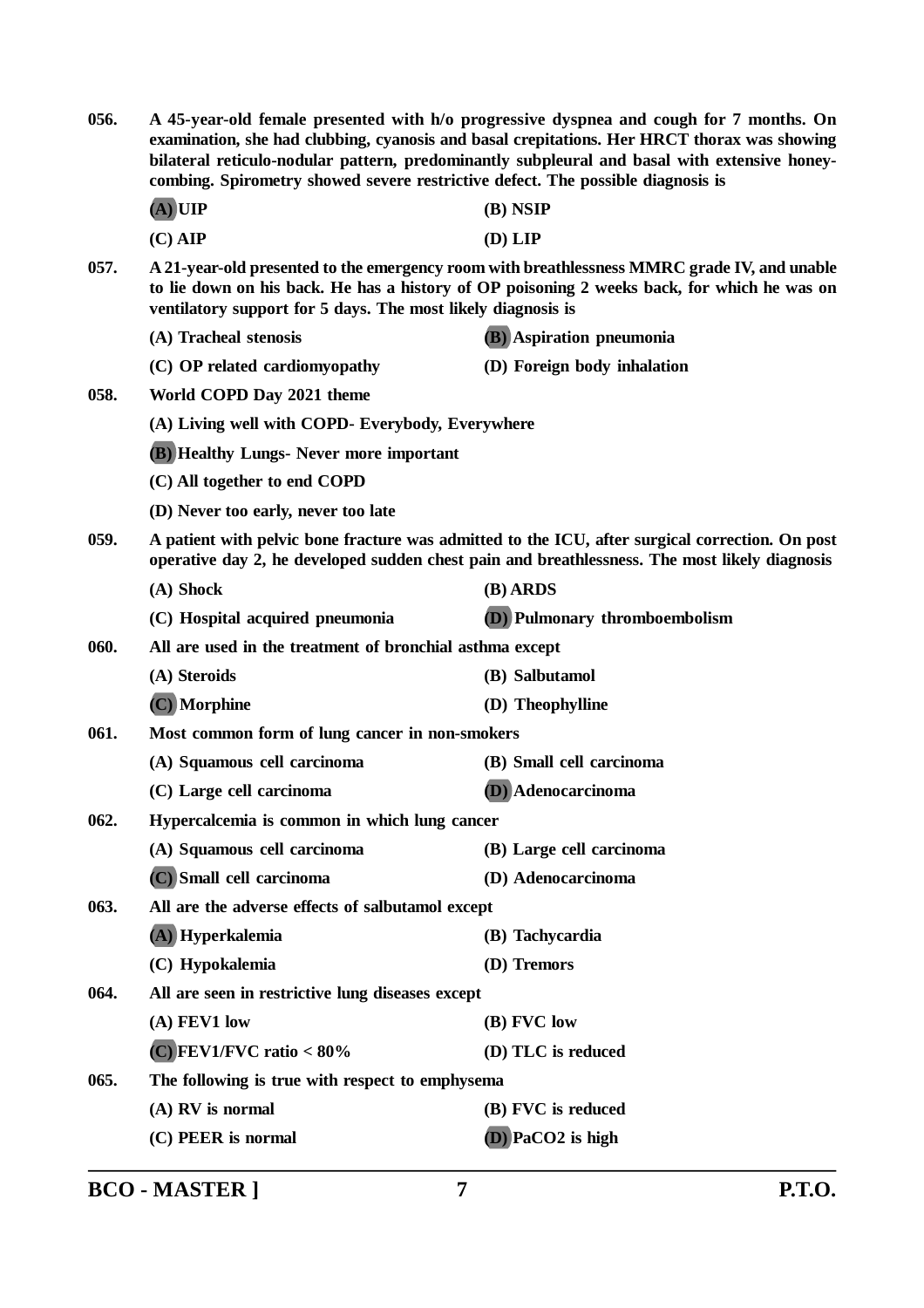**066. A 75 year chronic smoker presents with breathlessness and cough with expectoration. His ABG is as follows-**

**pH – 7.30 pO2- 65 pCO2- 80 HCO3- 29 The likely diagnosis is (A) COPD (B) MDR tuberculosis (C) Bronchiectasis (D) Mesothelioma 067. An 18 year old female is brought to the casualty with sudden onset breathlessness. On enquiry she is a known case of Bronchial asthma. Despite administration of nebulized salbutamol and IV steroid, her condition does not improve. What is the next line of action**

**(A) Another dose of IV steroids (B) Nebulisation with salbutamol (C) IV magnesium (D) Intubation and ventilatory support**

**068. A 64 year old male presents to a respiratory clinic with complaints of cough with expectoration, breathlessness since few years. He is a former smoker and has a 20 pack-year history. His PFT analysis is**

**FEV1- 63%**

**FVC- 95%**

**FEV1/FVC- 0.63**

**The pattern is consistent with**

**(A) Obstructive lung disease (B) Restrictive lung disease**

**(C) Mixed pattern (D) Normal study**

**069. Mr. Ashok is a 70 year old man who is a known case of COPD on treatment with inhalers. He has currently visited his pulmonologist for a routine follow up. His present PFT report is given below. Interpret the severity based on the findings**

**FVC- 88%, FEV1- 45% FEV1/FVC- 0.45**

| (A) Mild disease   | (B) Moderate disease    |
|--------------------|-------------------------|
| (C) Severe disease | (D) Very severe disease |

**070. A 55 year old woman, a former school teacher presents to a pulmonary clinic with complaints of progressive dyspnoea, dry cough and weight loss recently. On examination, she has parrot beak appearance of fingers and inspiratory crepitations on auscultation. Her Chest Xray is showing no obvious mass, though there is some haziness at the lung bases. The likely cause of this presentation could be**

| $(A)$ COPD        | <b>(B)</b> Idiopathic pulmonary fibrosis |
|-------------------|------------------------------------------|
| $(C)$ Lung cancer | (D) Tuberculosis                         |

| <b>P.T.O.</b> |
|---------------|
|               |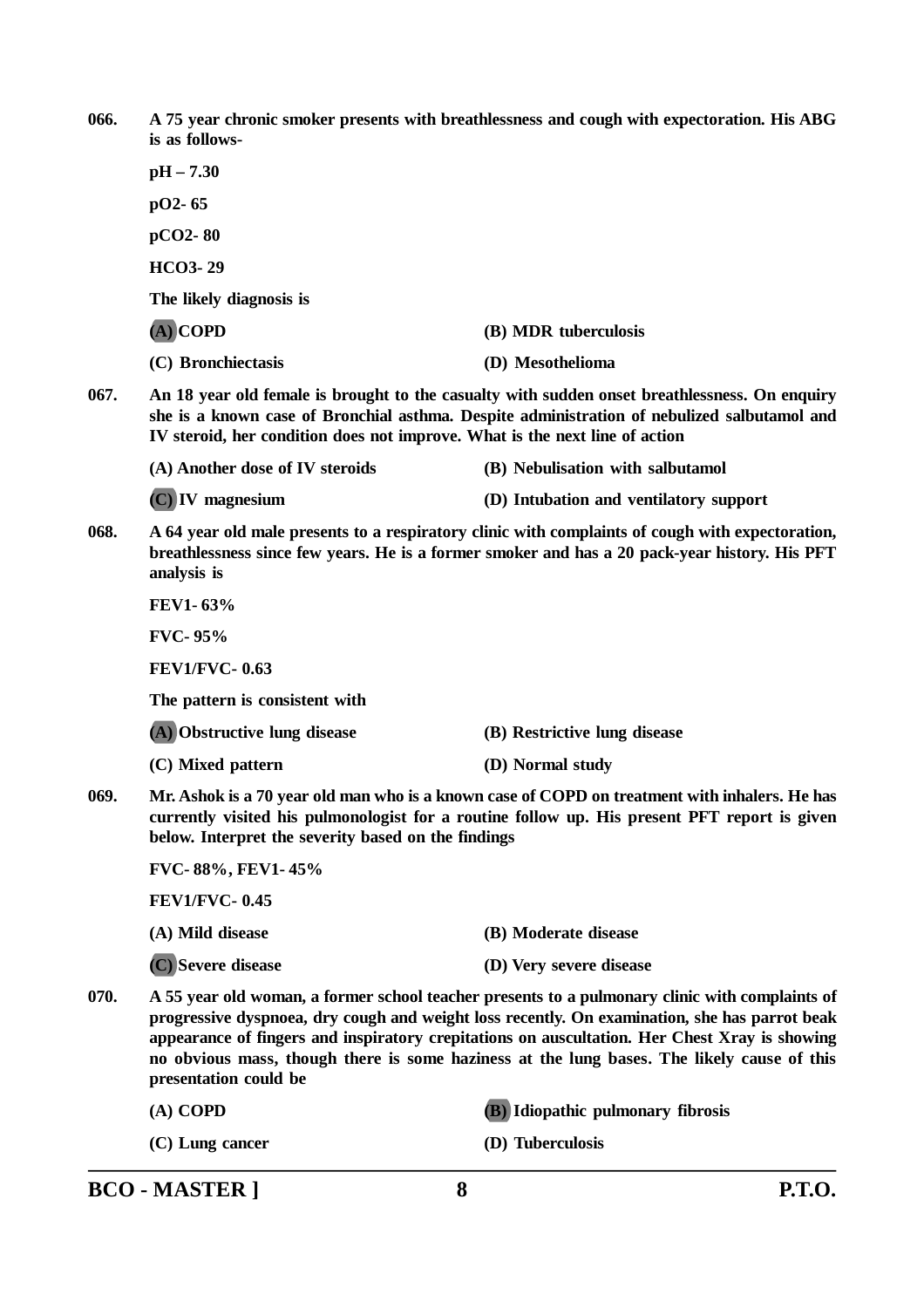| 071. | The least common type of lung cancer is                                       |                                                                                                |
|------|-------------------------------------------------------------------------------|------------------------------------------------------------------------------------------------|
|      | (A) small cell                                                                | (B) squamous cell                                                                              |
|      | (C) large cell                                                                | (D) adenocarcinoma.                                                                            |
| 072. | Staging for small cell cancer                                                 |                                                                                                |
|      | (A) as limited disease predicts median survival of 5 years                    |                                                                                                |
|      | (B) as extensive disease describes metastatic spread beyond the hemithorax    |                                                                                                |
|      | (C) is similar to that for non-small cell cancer                              |                                                                                                |
|      | (D) depends on the tumor, node and metastasis classification                  |                                                                                                |
| 073. |                                                                               | In the context of lung cancer, which of the following is NOT a paraneoplastic syndrome?        |
|      | (A) Lambert-Eaton syndrome                                                    | (B) Idiopathic orthostatic hypotension                                                         |
|      | (C) Extra thoracic metastasis                                                 | (D) Cushing's syndrome                                                                         |
| 074. | Which of the following is NOT commonly associated with sleep apnoea?          |                                                                                                |
|      | (A) Daytime hypersomnolence                                                   | (B) Increased risk of hypertension                                                             |
|      | (C) Nocturia                                                                  | (D) Increased heart rate                                                                       |
| 075. | The cystic fibrosis transmernbrane conductance regulator (CFTR)               |                                                                                                |
|      | (A) is activated by cyclic guanine monophosphate                              |                                                                                                |
|      | (B) is an epithelial sodium channel                                           |                                                                                                |
|      | (C) controls mucus hydration and viscosity                                    |                                                                                                |
|      | (D) is only present in the epithelium of the lower airway                     |                                                                                                |
| 076. | <b>Cystic fibrosis is</b>                                                     |                                                                                                |
|      | (A) an autosomal dominant trait                                               |                                                                                                |
|      | (B) due to the DF508 mutation in $<$ 50% of cases                             |                                                                                                |
|      | (C) associated with infertility in males more commonly than in females        |                                                                                                |
|      | (D) characterized by increased mucus production                               |                                                                                                |
| 077. | The most important treatment for cystic fibrosis is                           |                                                                                                |
|      | (A) improve nutrition                                                         | (B) control infection                                                                          |
|      | (C) promote mucus clearance                                                   | (D) reduce inflammation                                                                        |
| 078. | Katgener's syndrome is a risk factor for this disease                         |                                                                                                |
|      | (A) Bronchiactasis                                                            | (B) COPD                                                                                       |
|      | (C) Bronchial Asthma                                                          | (D) C A Lung                                                                                   |
| 079. | Which statement is NOT true concerning bronchiectasis?                        |                                                                                                |
|      | (A) It is caused by persistent infection and inflammation in proximal bronchi |                                                                                                |
|      | (B) Finger clubbing is often seen in patients with bronchiectasis             |                                                                                                |
|      | (C) Most cases in India are associated with tuberculosis                      |                                                                                                |
|      | (D) It can rarely be detected by radiographic imaging.                        |                                                                                                |
| 080. |                                                                               | A pneumothorax that causes mediastinal shift and compression of the functioning lung is called |
|      | (A) primary pneumothorax                                                      | (B) secondary pneumothorax                                                                     |
|      | (C) traumatic pneumothorax                                                    | (D) tension pneumothorax                                                                       |
| 081. | Primary pneumothorax                                                          |                                                                                                |
|      | $(A)$ occurs in 8 per 100,000 young men over 1.9 m in height in a year        |                                                                                                |
|      | (B) most common form of pneumothorax                                          |                                                                                                |
|      | (C) usually occurs when there is an underlying lung disease                   |                                                                                                |
|      | (D) caused by air leaking across the parietal pleura.                         |                                                                                                |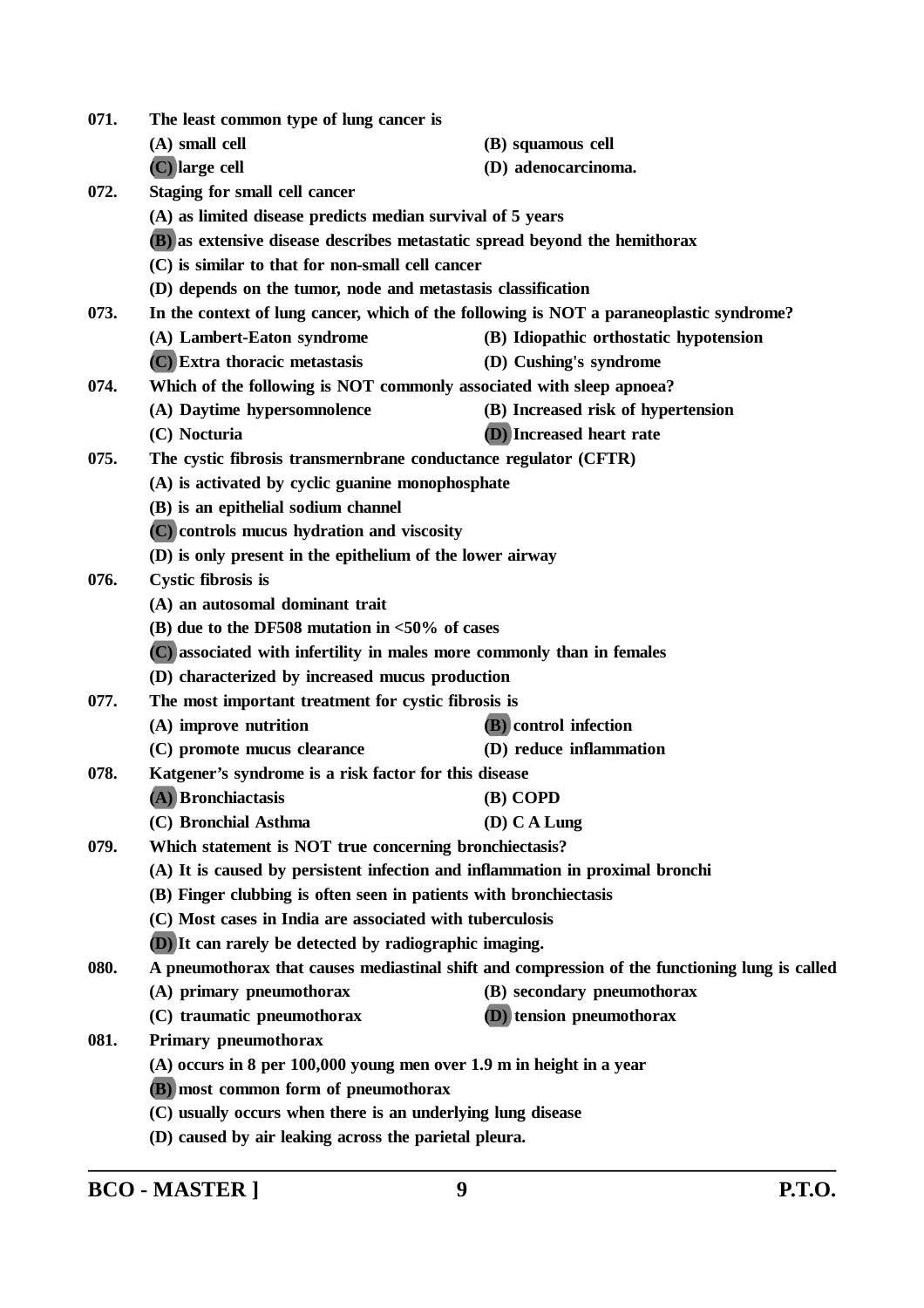| 082. | Secondary pneumothorax is a particular risk for                                    |                                                                                             |
|------|------------------------------------------------------------------------------------|---------------------------------------------------------------------------------------------|
|      | (A) Mechanical ventilation for lung disease<br>(B) Tuberculosis                    |                                                                                             |
|      |                                                                                    |                                                                                             |
|      | (C) Pneumonia                                                                      |                                                                                             |
|      | (D) Asthma                                                                         |                                                                                             |
| 083. | Concerning community-acquired pneumonia.                                           |                                                                                             |
|      | $(A)$ The incidence is 5-11 cases per 10,000 population                            |                                                                                             |
|      | (B) The most frequently identified organisms are gram-negative bacteria            |                                                                                             |
|      | $(C)$ Risk factors include age $(<5, >65$ years)                                   |                                                                                             |
|      | (D) Symptoms always include pleurisy and hemoptysis                                |                                                                                             |
| 084. | The HIV-positive patient                                                           |                                                                                             |
|      | (A) HIV causes depletion of CD4 T-lymphocytes                                      |                                                                                             |
|      | (B) The commonest chest infection is PCP (Pneumocystis jirovocii pneumonia)        |                                                                                             |
|      | (C) In INDIA 10% of cases with Mycobacterium tuberculosis are co-infected with HIV |                                                                                             |
|      | (D) All of the above                                                               |                                                                                             |
| 085. | hospital for pneumonia?                                                            | Which of the following does NOT suggest increased risk of mortality in patients admitted to |
|      | (A) Respiratory rate $>$ 30/min                                                    | $(B)$ Age > 65 years                                                                        |
|      | $(C)$ Mean blood pressure > 110 mmHg                                               | (D) Urea $> 22$ mmol/L                                                                      |
| 086. | Which statement is INCORRECT concerning TB?                                        |                                                                                             |
|      | (A) Infection with TB is via inhalation                                            |                                                                                             |
|      | (B) Susceptibility to TB is greater in the elderly                                 |                                                                                             |
|      | (C) Infection results in formation of a granuloma                                  |                                                                                             |
|      | <b>(D)</b> The Ghon's focus is known as the primary complex                        |                                                                                             |
| 087. | Which of the following is NOT a common feature of TB?                              |                                                                                             |
|      | (A) Erythema nodosum                                                               | (B) Pleural effusions                                                                       |
|      | (C) Pulmonary oedema                                                               | (D) Bronchiectasis.                                                                         |
| 088. | Which of the following is NOT normally associated with immunosuppression?          |                                                                                             |
|      | (A) Diabetes                                                                       | (B) Treatment with steroids                                                                 |
|      | $(C)$ Smoking                                                                      | (D) Malnutrition                                                                            |
| 089. | Which of the following is NOT a consequence of chemotherapy?                       |                                                                                             |
|      | (A) Neutropenia                                                                    | (B) Impaired T-cell function                                                                |
|      | (C) Complement deficiency                                                          | (D) Increased susceptibility to fungal infections                                           |
| 090. | Pulmonary hypertension is defined as                                               |                                                                                             |
|      | (A) mean pulmonary artery pressure $(PAP) > 25$ mmHg during exercise               |                                                                                             |
|      | (B) mean PAP - 15 mmHg at rest that increases to $>20$ mmHg during exercise        |                                                                                             |
|      | (C) mean PAP $>25$ mmHg at rest or $>30$ mmHg during exercise                      |                                                                                             |
|      | (D) mean $PAP > 90$ mmHg at rest or $>110$ mmHg during exercise.                   |                                                                                             |
| 091. | Airway smooth muscle                                                               |                                                                                             |
|      | (A) Originates from the primitive endoderm of foregut                              |                                                                                             |
|      | (B) Originates from splanchnic mesoderm                                            |                                                                                             |
|      | (C) Mostly formed during the pseudo glandular period                               |                                                                                             |
|      | (D) Does not appear in terminal bronchioles until after birth                      |                                                                                             |

**BCO - MASTER ] 10 P.T.O.**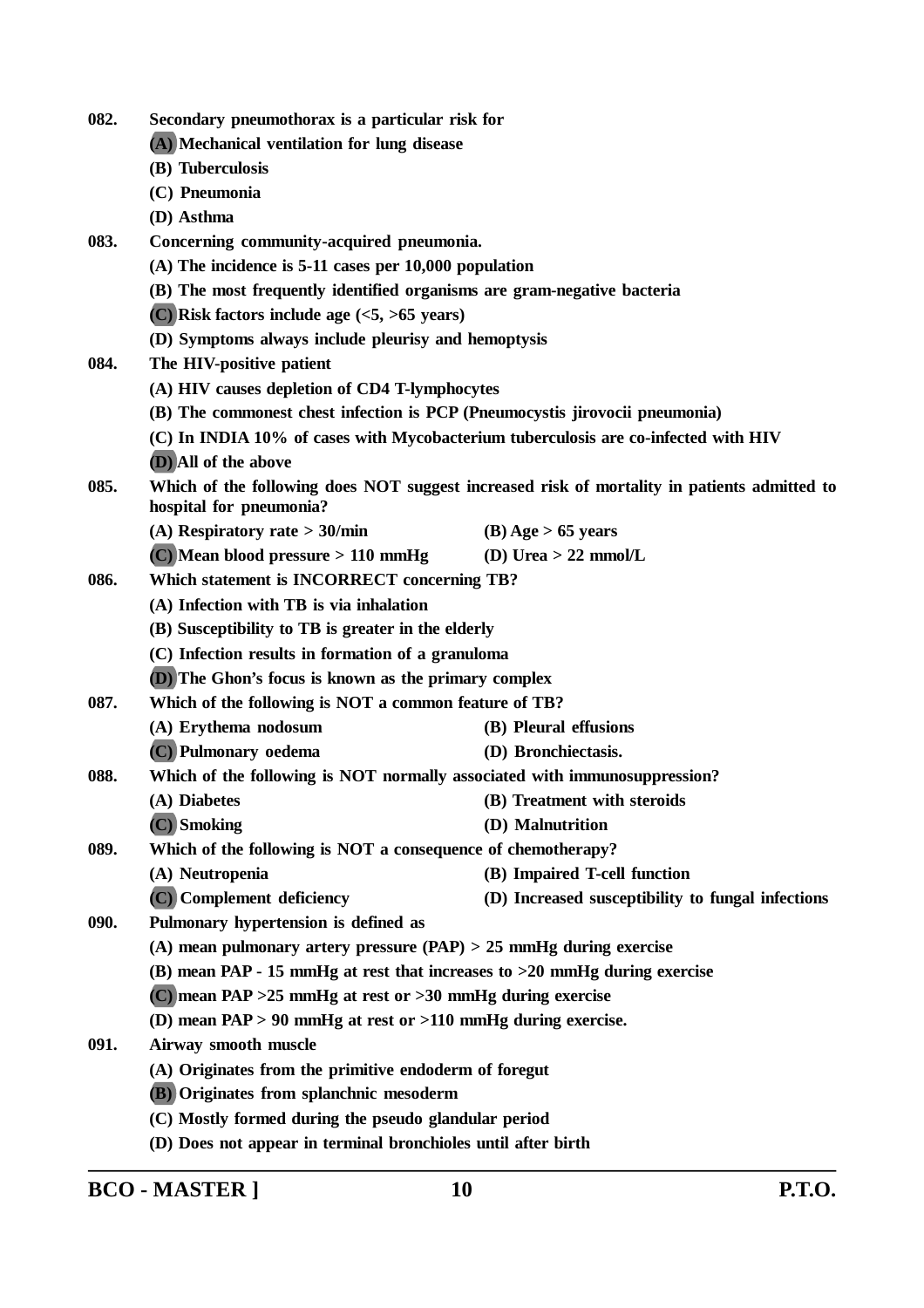- **092. During diving**
	- **(A) descending rapidly while holding your breath may cause lung rupture**
	- **(B) nitrogen narcosis is a potential problem when breathing compressed air**
	- **(C) decompression sickness is due to bubbles of CO2 forming in the tissues**
	- **(D) breathing air through a long tube open at the surface of the water is an alternative to using compressed gas during dives up to 5 m below the surfaces.**
- **093. Which of the following statements about Farmer's lung is UNTRUE?**
	- **(A) It is the most common example of extrinsic allergic alveolitis**
	- **(B) It is due to contamination with thermophilic actinomycetes bacteria**
	- **(C) It can lead to interstitial fibrosis**
	- **(D) Removal of exposure always results in rapid recovery**
- **094. Pleurisy**
	- **(A) common term used for all diseases of the pleura**
	- **(B) due to inflammation of the pleura**
	- **(C) present in the initial phases of pleural effusion**
	- **(D) absent in pneumothorax**
- **095. Which of the following is NOT a characteristics of Asthma?**
	- **(A) Increase in IgG immunoglobulins**
	- **(B) Airway hyperresponsiveness**
	- **(C) Infiltration of eosinophils into the airways**
	- **(D) Characterized by increased mucus production.**
- **096. The fluid between the parietal and visceral pleurae**
	- **(A) normally protein rich**
	- **(B) primarily drained by the visceral lymphatics**
	- **(C) formed by net filtration of a transudative fluid**
	- **(D) has a volume of >300 mL.**
- **097. Pneumoconiosis**
	- **(A) is caused by inhalation of organic materials**
	- **(B) can in some cases develop into progressive massive fibrosis**
	- **(C) tends to result in reversible airways obstruction**
	- **(D) does not include asbestosis.**

**098. The most common disease caused by exposure of smoke is (A) COPD (B) lung fibrosis**

- **(C) pneumonia (D) Bronchial asthma.**
- **099. The lung increases in size over the first 3 years after birth**

**(A) as a result of morphogenesis**

- **(B) until there are about 30 generations of airways**
- **(C) largely due to increased number of alveoli and respiratory bronchioles**
- **(D) due to growth of airway smooth muscle and cartilage.**
- **100. At which vertebral level does the trachea bifurcate?**
	- **(A) T7 (B) T6**
	- **(C) T5 (D) T4**

**BCO - MASTER ] 11 P.T.O.**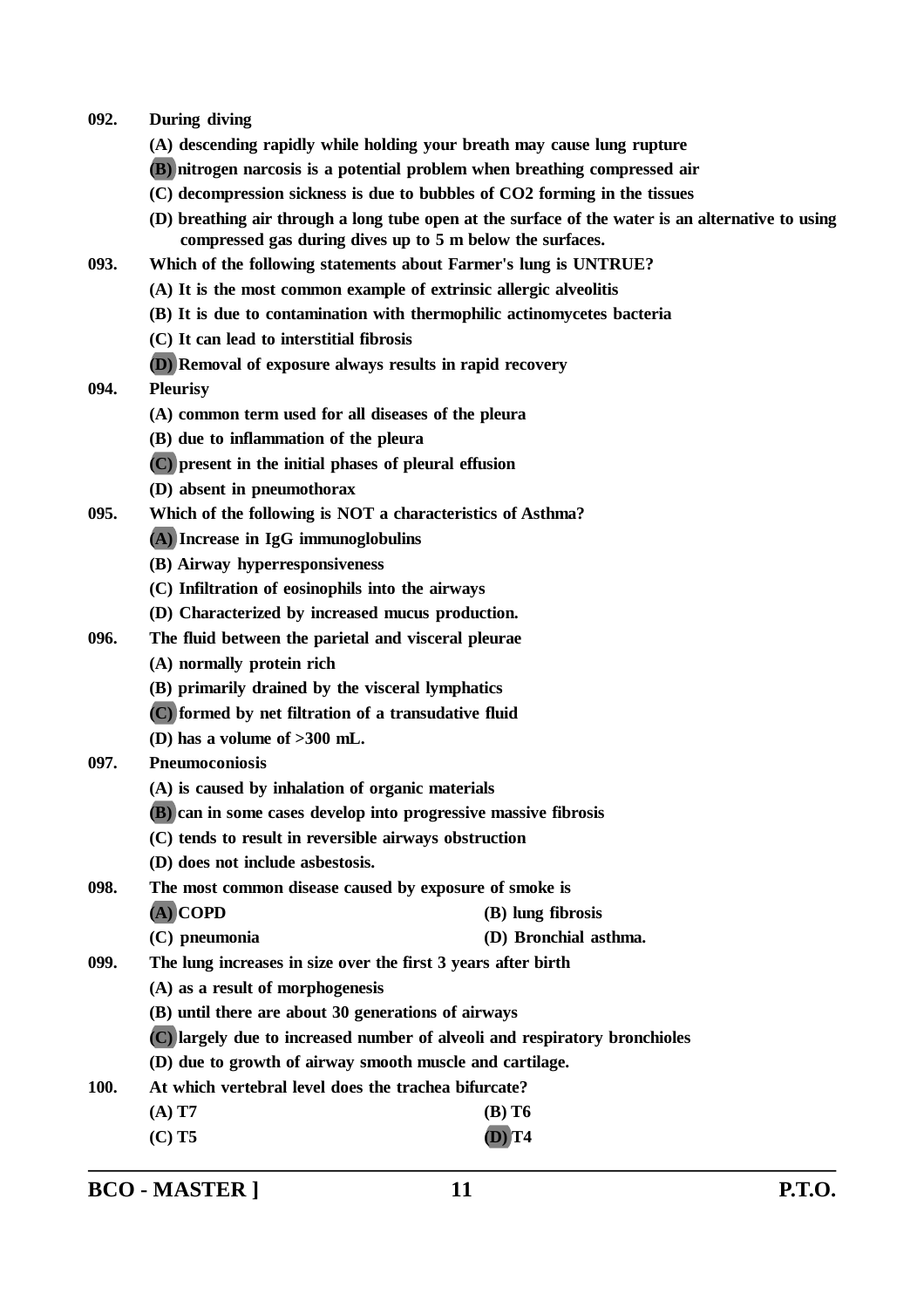| 101. | Which of the following do not elevate the ribs?                                    |                                           |  |
|------|------------------------------------------------------------------------------------|-------------------------------------------|--|
|      | (A) Serratus posterior superior                                                    | (B) Serratus posterior inferior           |  |
|      | (C) External intercostals                                                          | (D) Levator costrum                       |  |
| 102. | All of the structures pass posterior to the crus of diaphragm except               |                                           |  |
|      | (A) Aorta                                                                          | (B) Azygous vein                          |  |
|      | (C) Thoracic duct                                                                  | (D) Greater splanchnic nerve              |  |
| 103. | Which one of the following causes bronchodilation?                                 |                                           |  |
|      | (A) Substance P                                                                    | <b>(B)</b> Vasoactive intestinal pepetide |  |
|      | (C) Leukotrienes                                                                   | (D) Cholinergic stimulation               |  |
| 104. | Maximal smooth muscle relative to wall thickness is                                |                                           |  |
|      | (A) Terminal bronchiole                                                            | (B) Trachea                               |  |
|      | (C) Bronchi                                                                        | (D) Respiratory bronchioles               |  |
| 105. | The total number of airway generations between the trachea and alveoli is          |                                           |  |
|      | $(A)$ 21                                                                           | $(B)$ 22                                  |  |
|      | $\overline{C}$ 23                                                                  | $(D)$ 24                                  |  |
| 106. | The structure passing through the central tendon of the diaphragm is               |                                           |  |
|      | (A) Esophagus                                                                      | (B) Aorta                                 |  |
|      | (C) Inferior vena cava                                                             | (D) Sympathetic Chain                     |  |
| 107. | Up to which level does the bronchial artery supplies blood to the lungs?           |                                           |  |
|      | (A) Tertiary bronchioles                                                           | <b>(B)</b> Respiratory bronchioles        |  |
|      | (C) Alveolar ducts                                                                 | (D) Terminal bronchioles                  |  |
| 108. | Which of the following statements is false regarding the bronchopulmonary segment? |                                           |  |
|      | (A) It is surgically resectable                                                    |                                           |  |
|      | (B) It is named according to the segmental bronchus supplying it                   |                                           |  |
|      | (C) It is drained by independent intrasegmental branch of pulmonary vein           |                                           |  |
|      | (D) It is the largest subdivision of a lobe.                                       |                                           |  |
| 109. | The bronchopulmonary segments are aerated by                                       |                                           |  |
|      | (A) Secondary bronchi                                                              | (B) Tertiary bronchi                      |  |
|      | (C) Terminal bronchioles                                                           | (D) Respiratory bronchioles               |  |
| 110. | Which is not a lobe of lungs?                                                      |                                           |  |
|      | (A) Superior                                                                       | (B) Inferior                              |  |
|      | (C) Middle                                                                         | (D) Lingula                               |  |
| 111. | Which is the most superior structure at the hilum of the left lung?                |                                           |  |
|      | (A) Pulmonary veins                                                                | (B) Bronchial artery                      |  |
|      | (C) Bronchus                                                                       | <b>(D)</b> Pulmonary artery               |  |
| 112. | What does the pleural cupola refer to?                                             |                                           |  |
|      | (A) Costal part of parietal pleura                                                 |                                           |  |
|      | (B) Mediastinal part of parietal pleura                                            |                                           |  |
|      | (C) Visceral pleura forming pulmonary septa                                        |                                           |  |
|      | (D) Cervical part of parietal pleura                                               |                                           |  |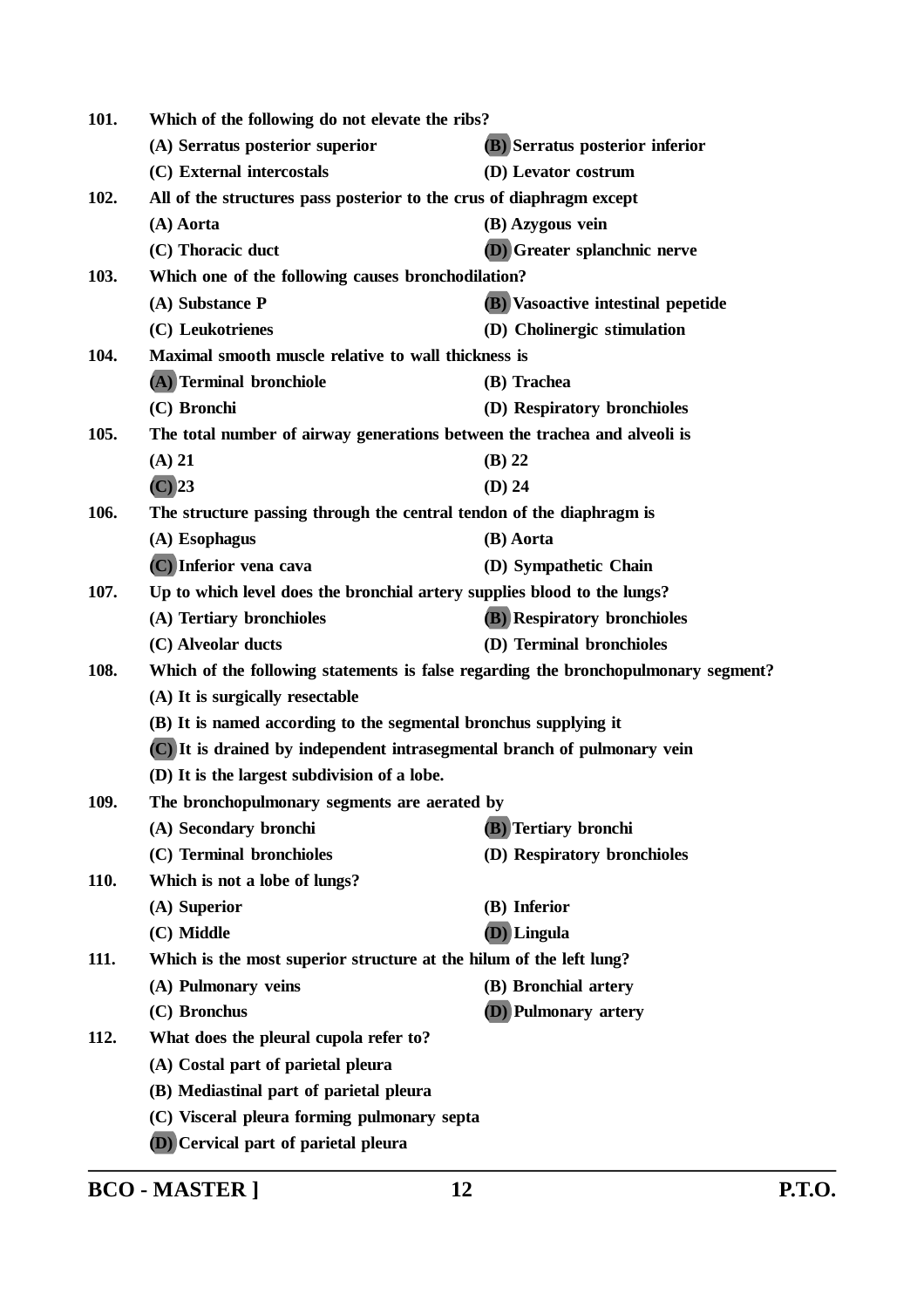| 113. | Compared to a gas-ventilated lung, a liquid-ventilated lung has                                         |                                                                                         |
|------|---------------------------------------------------------------------------------------------------------|-----------------------------------------------------------------------------------------|
|      | (A) Has reduced airway resistance                                                                       | (B) Has increased residual volume                                                       |
|      | (C) Is more compliant                                                                                   | (D) Has more hysteresis                                                                 |
| 114. | The factor responsible for hysteresis is                                                                |                                                                                         |
|      | (A) Elastic recoil                                                                                      | (B) Surfactant                                                                          |
|      | (C) Negative intrapleural pressure                                                                      | (D) All of the above                                                                    |
| 115. |                                                                                                         | How many bronchopulmonary segments are there in the right and left lungs, respectively? |
|      | $(A)$ 9, 11                                                                                             | $(B)$ 11, 9                                                                             |
|      | $(C)$ 10, 10                                                                                            | $(D)$ 11, 10                                                                            |
| 116. | Which among the following is not Bacteriostatic?                                                        |                                                                                         |
|      | (A) Clindamycin                                                                                         | (B) Macrolides                                                                          |
|      | (C) Vancomycin                                                                                          | (D) Chloramphenicol                                                                     |
| 117. | Which among The following are not Respiratory Stimulants?                                               |                                                                                         |
|      | (A) Acetazolamide                                                                                       | (B) Medroxy progesterone                                                                |
|      | (C) Methylxanthane                                                                                      | (D) All of the above                                                                    |
| 118. | <b>Fluoroquinolones</b> are                                                                             |                                                                                         |
|      | (A) Bacterostatic                                                                                       | (B) Bactericidal                                                                        |
|      | (C) None of the above                                                                                   | $(D)$ Both $(A)$ and $(B)$                                                              |
| 119. | QT Prolongation is a side effect of?                                                                    |                                                                                         |
|      | (A) Macrolides                                                                                          | (B) Antifungals                                                                         |
|      | (C) Fluoroquinolones                                                                                    | (D) All of the above                                                                    |
| 120. | All of the following are Beta 2 agonist except -                                                        |                                                                                         |
|      | (A) Isoprenaline                                                                                        | (B) Salbutamol                                                                          |
|      | (C) Terbutaline                                                                                         | (D) All of the above                                                                    |
| 121. | All of the are following are matched except                                                             |                                                                                         |
|      | (A) Salbutamol - Beta 2 agonist causing bronchodilation<br>(B) Sodium Cromoglicate-Mast cell stabilizer |                                                                                         |
|      |                                                                                                         |                                                                                         |
|      | (C) Zafirlukast -leukotriene modulator                                                                  |                                                                                         |
|      | (D) Theophylline- non selective Beta 2 agonist causing bronchodilation                                  |                                                                                         |
| 122. | Which of the following inhibit Ach-mediated Bronchospasm?                                               |                                                                                         |
|      | (A) Theophylline                                                                                        | (B) Ephedrine                                                                           |
|      | (C) Ipratropium                                                                                         | (D) None of the above                                                                   |
| 123. | Which of the following is not a side effect of Systemic corticosteroids?                                |                                                                                         |
|      | (A) Adrenal suppresion                                                                                  | (B) Fluid retention                                                                     |
|      | (C) Hyperglycemia                                                                                       | (D) Sleep disorders                                                                     |
| 124. | Antitubercular drug which is Bacteriostatic?                                                            |                                                                                         |
|      | (A) Pyriziramide                                                                                        | (B) Isoniazid                                                                           |
|      | (C) Ethambutol                                                                                          | (D) Rifampicin                                                                          |
| 125. | Systemic corticosteroid are indicated in following EXCEPT.                                              |                                                                                         |
|      | (A) Mild episodic asthma                                                                                |                                                                                         |
|      | (B) Severe chronic asthma                                                                               |                                                                                         |
|      | (C) Status asthmaticus                                                                                  |                                                                                         |
|      | (D) To prevent neonatal respiratory distress syndrome                                                   |                                                                                         |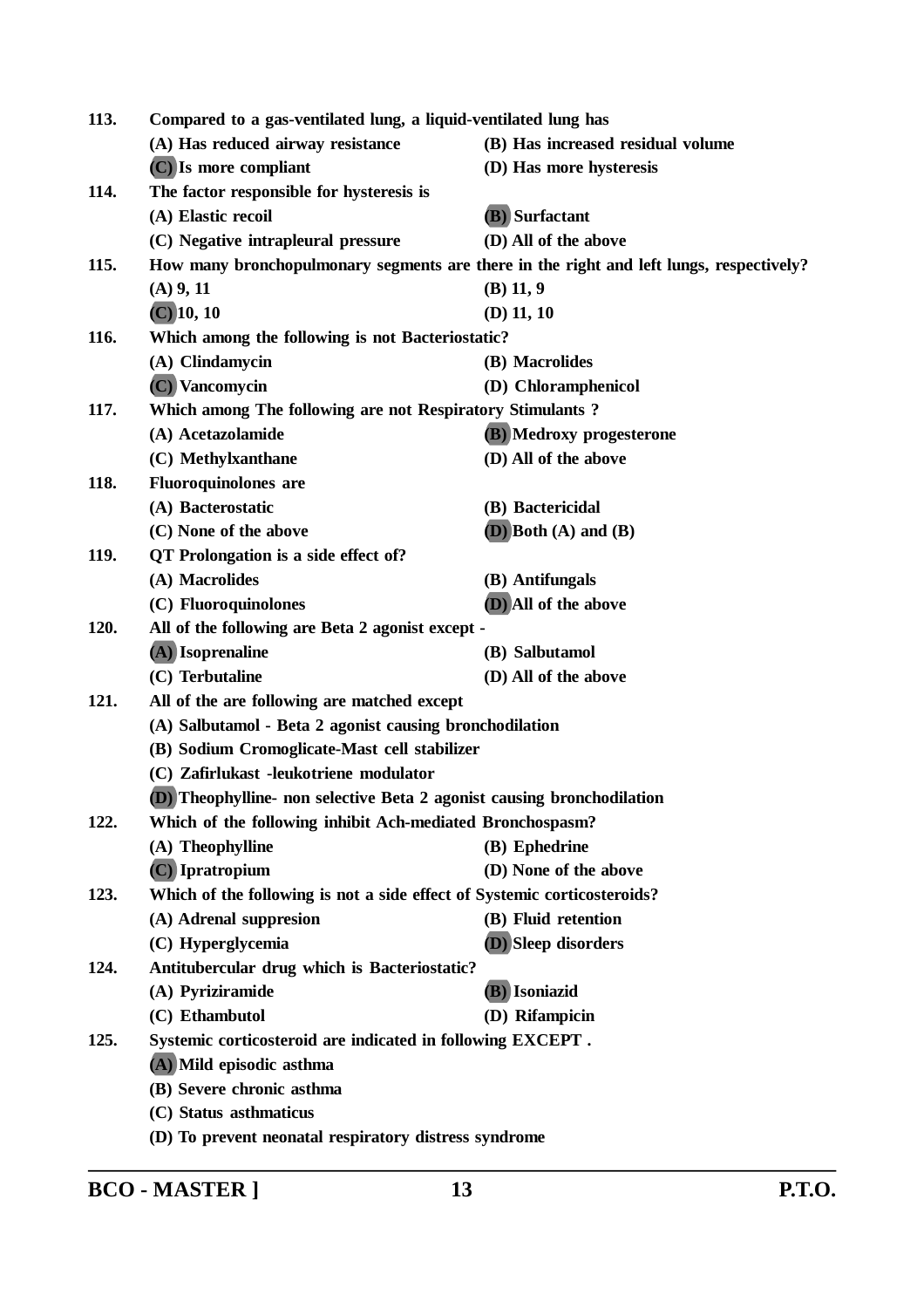| 126.                                                           | Development of peripheral neuritis is associated with                                                   |                                                                                                    |
|----------------------------------------------------------------|---------------------------------------------------------------------------------------------------------|----------------------------------------------------------------------------------------------------|
|                                                                | (A) Ethambutol                                                                                          | (B) isoniazid                                                                                      |
|                                                                | (C) Streptomycin                                                                                        | (D) Rifampicin                                                                                     |
| 127.                                                           | Most serious adverse reaction caused by ethambutol?                                                     |                                                                                                    |
|                                                                | (A) Ototoxicity                                                                                         | <b>(B)</b> Ocular toxicity                                                                         |
|                                                                | $(C)$ Gout                                                                                              | (D) Hepatotoxicity                                                                                 |
| 128.                                                           | Which among the following is correct dosing?                                                            |                                                                                                    |
|                                                                | $(A)$ Ethambutol - 20-25 mg/kg                                                                          | (B) Isoniazid - 10 mg/kg                                                                           |
|                                                                | (C) Pyrizinamide - 15-20 mg/kg                                                                          | $(D)$ Rifampicin - 10 mg/kg                                                                        |
| 129.                                                           | Functional residual capacity is                                                                         |                                                                                                    |
| (A) is the volume left in the lungs after a maximum expiration |                                                                                                         |                                                                                                    |
|                                                                | (B) is the sum of residual volume and tidal volume                                                      |                                                                                                    |
|                                                                | inspiratory or expiratory muscles                                                                       | (C) is affected by the elastic recoil of both the lungs and chest wall but not the strength of the |
|                                                                |                                                                                                         | (D) is the volume in the lungs when intrapleural pressure is about 0.5 kPa above atmospheric.      |
| 130.                                                           | <b>Intrapleural pressure</b>                                                                            |                                                                                                    |
|                                                                |                                                                                                         | (A) is usually measured by putting a needle through the ribs into the intrapleural space           |
|                                                                | (B) is negative (below atmospheric pressure) throughout the respiratory cycle during quiet<br>breathing |                                                                                                    |
|                                                                | (C) is always higher than alveolar pressure at the same level                                           |                                                                                                    |
|                                                                | (D) is more negative at the lung bases than the lung apices in an upright subject.                      |                                                                                                    |
| 131.                                                           | <b>Type II pneumocytes</b>                                                                              |                                                                                                    |
|                                                                | (A) make up most of the area of the alveolar epithelium                                                 |                                                                                                    |
|                                                                | (B) are unable to divide to produce new cells                                                           |                                                                                                    |
|                                                                | (C) ciliated                                                                                            |                                                                                                    |
|                                                                | (D) the main source of pulmonary surfactant                                                             |                                                                                                    |
| 132.                                                           | <b>Intercostal spaces</b>                                                                               |                                                                                                    |
|                                                                | of the rib                                                                                              | (A) Contain an intercostal nerve, intercostal vein and intercostal artery lying just above the top |
|                                                                | (B) Contain the main expiratory muscles                                                                 |                                                                                                    |
|                                                                | (C) Stiffened during inspiration and expiration by the contraction of the intercostal muscles           |                                                                                                    |
|                                                                | is paralyzed.                                                                                           | (D) Contain muscles which are too weak to maintain adequate resting ventilation if the diaphragm   |
| 133.                                                           | The diaphragm                                                                                           |                                                                                                    |
|                                                                | (A) sensory innervation from the same cervical roots as the shoulder                                    |                                                                                                    |
|                                                                | (B) as the esophagus passing through it at the aortic opening                                           |                                                                                                    |
|                                                                | (C) contracts upwards during expiration                                                                 |                                                                                                    |
|                                                                | (D) less important than the other inspiratory muscles in the newborn.                                   |                                                                                                    |
| 134.                                                           | Accessory inspiratory muscles include all of the following EXCEPT                                       |                                                                                                    |
|                                                                | (A) the sternomastoid                                                                                   | (B) serratus anterior                                                                              |
|                                                                | (C) pectoralis major                                                                                    | <b>(D)</b> rectus abdominis.                                                                       |

**BCO - MASTER ] 14 P.T.O.**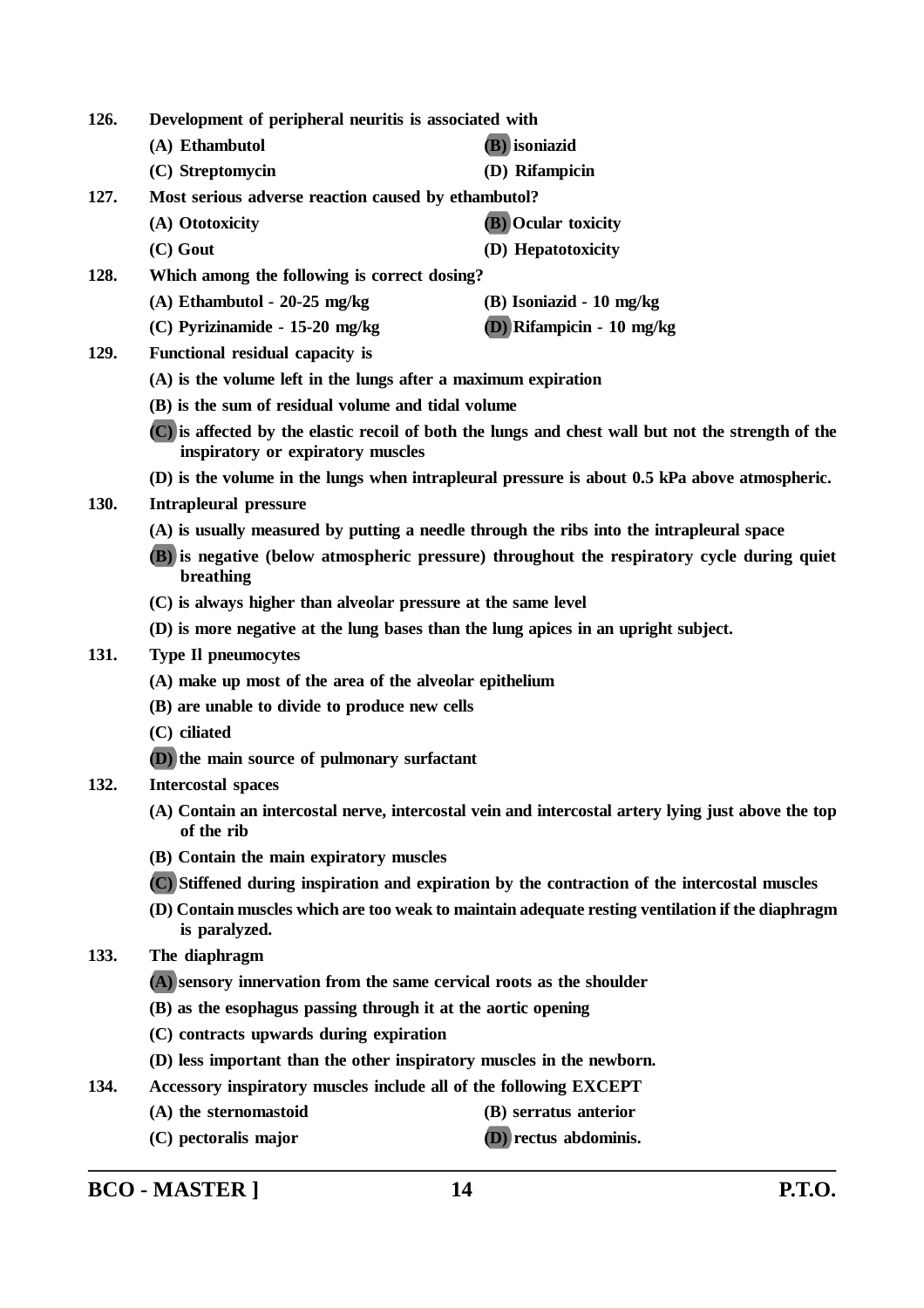| 135. | The transpulmonary pressure is the pressure difference between                                                        |                                    |  |
|------|-----------------------------------------------------------------------------------------------------------------------|------------------------------------|--|
|      | (A) Intrapleural and atmospheric pressure                                                                             |                                    |  |
|      | (B) Intra alveolar and intrapleural pressure                                                                          |                                    |  |
|      | (C) Intrapulmonary and atmospheric pressure<br>(D) None of the above                                                  |                                    |  |
|      |                                                                                                                       |                                    |  |
| 136. | With reference to atmospheric pressure, the alveolar pressure at the end of normal inspiration<br>(in cms of H2O) is. |                                    |  |
|      | $(A) +1.0$                                                                                                            | $(B)$ <sup>0</sup>                 |  |
|      | $(C) -1.0$                                                                                                            | $(D) -6.0$                         |  |
| 137. | The intrapleural pressure (cm of H2O) at the beginning of inspiration is around                                       |                                    |  |
|      | $(A)$ -3.4                                                                                                            | $(B) -2.5$                         |  |
|      | $(C)$ 0                                                                                                               | $(D) +2.5$                         |  |
| 138. | The intrapleural pressure is negative both during inspiration and expiration because                                  |                                    |  |
|      | (A) Intrapulmonary pressure is negative                                                                               |                                    |  |
|      | (B) Thoracic cage and lung recoil in opposite direction                                                               |                                    |  |
|      | (C) Transpulmonary pressure determines negativity                                                                     |                                    |  |
|      | (D) Surfactant prevents lung collapse                                                                                 |                                    |  |
| 139. | The intrapleural pressure is.                                                                                         |                                    |  |
|      | (A) Always positive                                                                                                   |                                    |  |
|      | (B) Sometimes positive and sometimes negative                                                                         |                                    |  |
|      | (C) Negative except in forced expiration                                                                              |                                    |  |
|      | (D) Negative at apex but positive at base                                                                             |                                    |  |
| 140. | Which is the best metabolic function of the lung?                                                                     |                                    |  |
|      | (A) Inactivation of serotonin                                                                                         |                                    |  |
|      | (B) Inactivation of bradykinin                                                                                        |                                    |  |
|      | (C) Metabolism of basic drugs                                                                                         |                                    |  |
|      | (D) Conversion of angiotensin I to angiotensin II                                                                     |                                    |  |
| 141. | Stability of alveoli is maintained by.                                                                                |                                    |  |
|      | (A) Lung compliance                                                                                                   | (B) Negative intrapleural pressure |  |
|      | (C) Alveolar surface area by surfactant                                                                               | (D) Residual air in alveoli        |  |
| 142. | Surfactant is composed mainly of                                                                                      |                                    |  |
|      | (A) Phosphatidyl glycerol                                                                                             | (B) Cephalin                       |  |
|      | $(C)$ Lecithin                                                                                                        | (D) Protein                        |  |
| 143. | Which of the cells secrete surfactant in lungs?                                                                       |                                    |  |
|      | (A) Type 1 pneumocyte                                                                                                 | (B) Alveolar macrophage            |  |
|      | (C) Dust cells                                                                                                        | (D) Type 2 pneumocyte              |  |
| 144. | Each molecule of hemoglobin carries molecules of O2.                                                                  |                                    |  |
|      | $(A)$ 2                                                                                                               | $(B)$ 4                            |  |
|      | $(C)$ 8                                                                                                               | $(D)$ 16                           |  |
| 145. | O2 delivery to tissues depends on all except                                                                          |                                    |  |
|      | (A) Type of fluid administered                                                                                        | (B) Hemoglobin                     |  |
|      | (C) Ventilation                                                                                                       | (D) Cardiac output                 |  |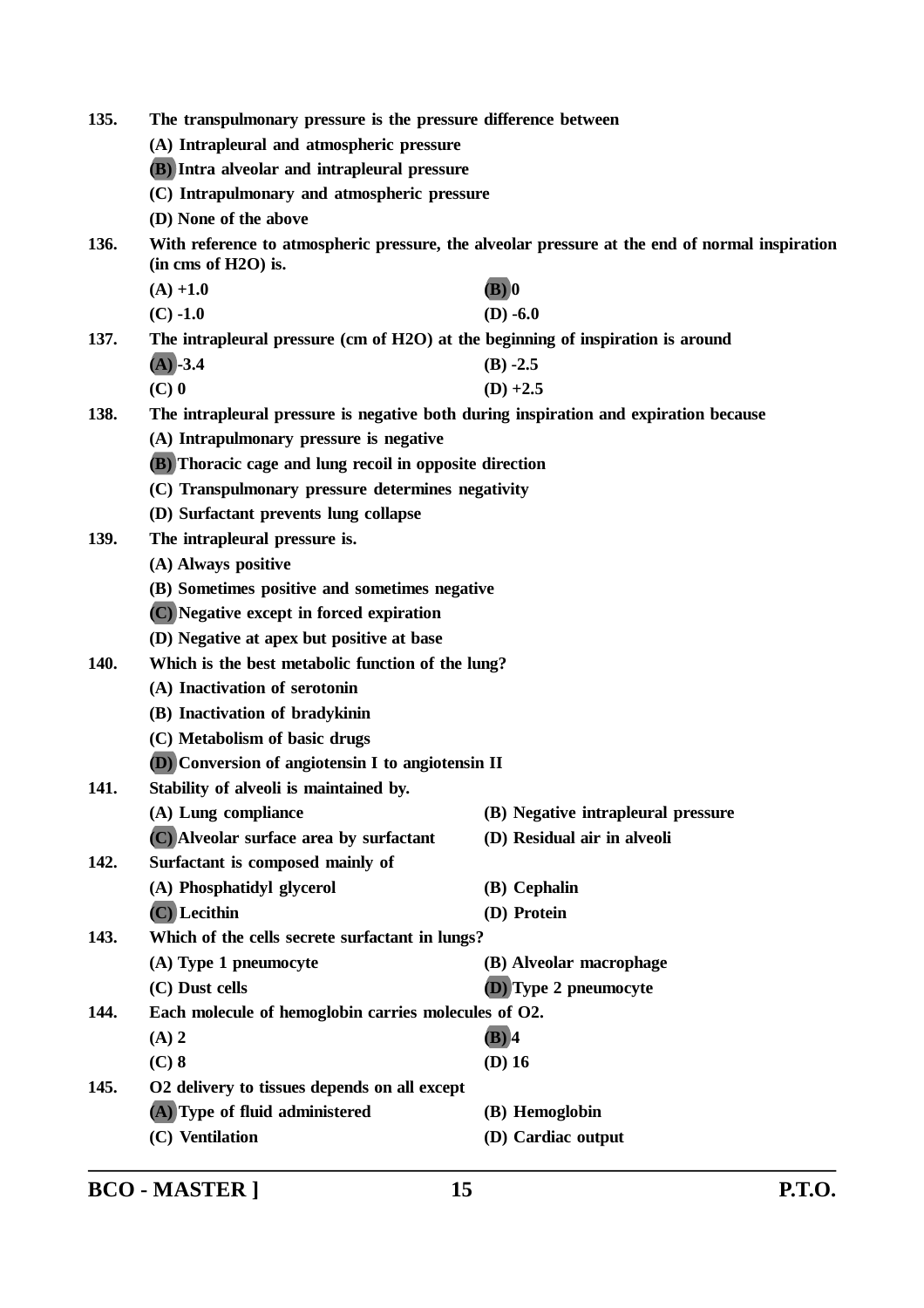| 146.                                                                                                           | The Oxygen-hemoglobin dissociation curve is sigmoid shape because |                            |  |
|----------------------------------------------------------------------------------------------------------------|-------------------------------------------------------------------|----------------------------|--|
| (A) Binding of one O2 molecule increases the affinity of binding of subsequent O2 molecules                    |                                                                   |                            |  |
| (B) Binding of one O2 molecule decreases the affinity of binding of subsequent O2 molecules<br>(C) Bohr effect |                                                                   |                            |  |
|                                                                                                                |                                                                   |                            |  |
| 147.                                                                                                           | Percentage of O2 carried chemically (Bound to Hb) is              |                            |  |
|                                                                                                                | $(A)$ 97                                                          | $(B)$ 3                    |  |
|                                                                                                                | $(C)$ 37                                                          | $(D)$ 66                   |  |
| 148.                                                                                                           | Transport of CO is diffusion limited because                      |                            |  |
|                                                                                                                | (A) Alveolar membrane is less permeable to CO                     |                            |  |
|                                                                                                                | (B) High affinity of CO to hemoglobin                             |                            |  |
|                                                                                                                | (C) CO crosses epithelial barrier slowly                          |                            |  |
|                                                                                                                | (D) None of the above                                             |                            |  |
| 149.                                                                                                           | Oxygen comes from alveoli to blood by                             |                            |  |
|                                                                                                                | (A) Osmosis                                                       | (B) Active transport       |  |
|                                                                                                                | (C) Diffusion                                                     | (D) Receptor mediated      |  |
| 150.                                                                                                           | Normal range of HCO3 levels                                       |                            |  |
|                                                                                                                | $(A)$ 10-16 mEq/L                                                 | $(B)$ 22-26 mEq/L          |  |
|                                                                                                                | $(C)$ 20-25 mEq/L                                                 | (D) $23-27$ mEq/L          |  |
| 151.                                                                                                           | Warfarin dose monitoring is assessed by                           |                            |  |
|                                                                                                                | $(A)$ apTT                                                        | (B) PT/INR                 |  |
|                                                                                                                | $(C)$ BT/CT                                                       | (D) WBC                    |  |
| 152.                                                                                                           | Alpha 1 antritrypsin deficiency is associated with                |                            |  |
|                                                                                                                | (A) Emphysema                                                     | (B) Chronic bronchitis     |  |
|                                                                                                                | (C) Bronchial Asthma                                              | (D) Bronchiectasis         |  |
| 153.                                                                                                           | Besnier-Boeck-Schauman disease refers to?                         |                            |  |
|                                                                                                                | (A) Hydatid disease of lung                                       | (B) Syphilis of lung       |  |
|                                                                                                                | (C) Sarcoidosis                                                   | (D) Miliary tuberculosis   |  |
| 154.                                                                                                           | Condition known to cause granulomas is ?                          |                            |  |
|                                                                                                                | (A) Fungal infections                                             | (B) Malignancy             |  |
|                                                                                                                | (C) Beryllium                                                     | (D) All of the above       |  |
| 155.                                                                                                           | Which of the following is false about sarcoidosis?                |                            |  |
|                                                                                                                | (A) Inflammatory disease                                          |                            |  |
|                                                                                                                | (B) Noncaseating granulomas                                       |                            |  |
|                                                                                                                | (C) Multisystem involvement                                       |                            |  |
| (D) Involvement in $>=$ 3 organs for a specific diagnosis                                                      |                                                                   |                            |  |
| 156.                                                                                                           | Organ most frequently affected in sarcoidosis is?                 |                            |  |
|                                                                                                                | $(A)$ Lung                                                        | (B) Skin                   |  |
|                                                                                                                | $(C)$ Eye                                                         | (D) Lymph node             |  |
| 157.                                                                                                           | Which of the following organs is least affected in sarcoidosis?   |                            |  |
|                                                                                                                | (A) Heart                                                         | (B) Liver                  |  |
|                                                                                                                | C) Ovary                                                          | (D) Central nervous system |  |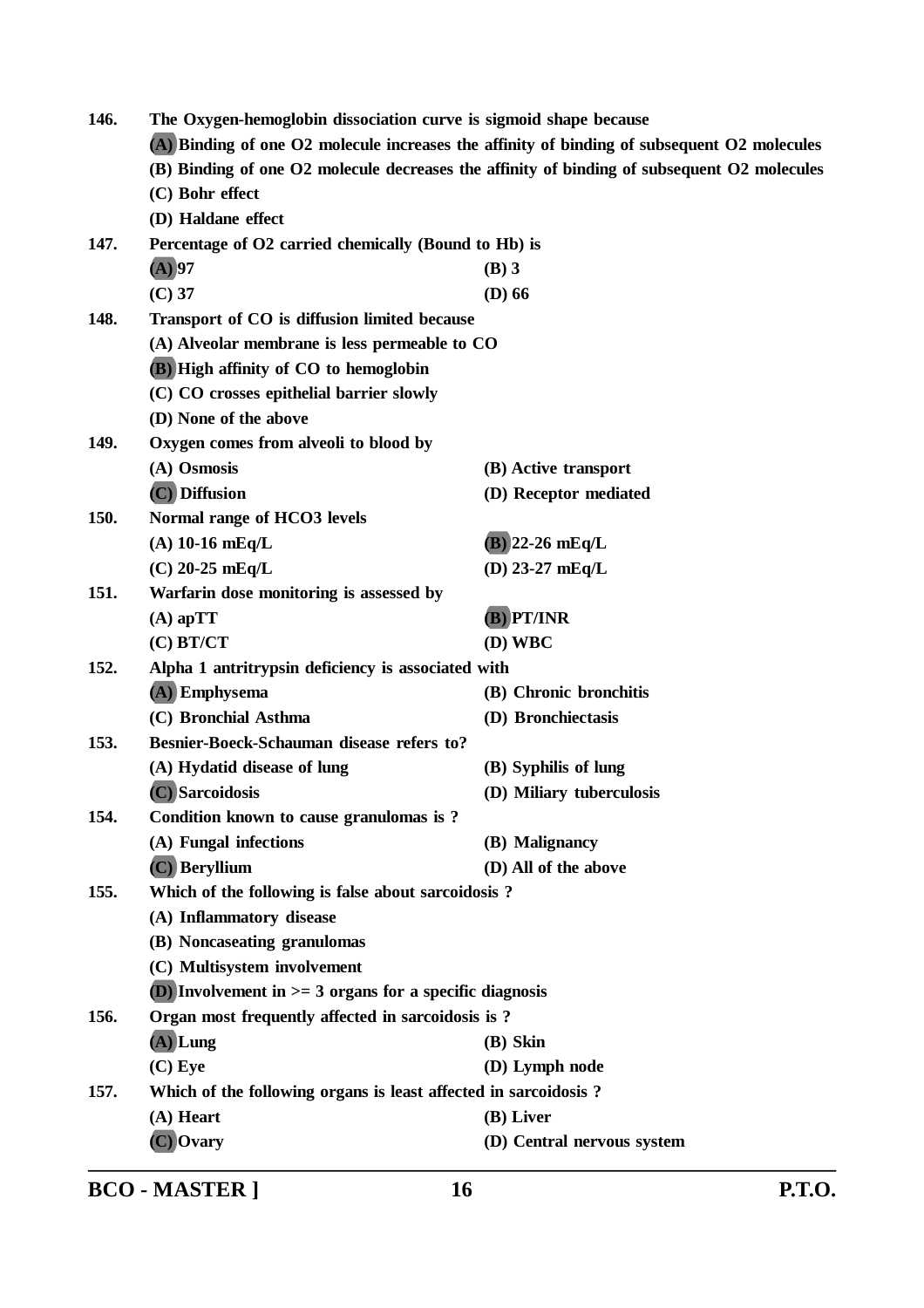| 158.                                              | The location of lesions in "lupus pernio" is on?                                  |                                                                                                      |
|---------------------------------------------------|-----------------------------------------------------------------------------------|------------------------------------------------------------------------------------------------------|
|                                                   | (A) Nape of the neck                                                              | (B) Cheek and nose                                                                                   |
|                                                   | $(C)$ Heel                                                                        | (D) Elbows                                                                                           |
| 159.                                              | Most common abnormality of liver function in sarcoidosis is?                      |                                                                                                      |
|                                                   | (A) Elevation of alkaline phosphatase level                                       | (B) Elevation of transaminase levels                                                                 |
|                                                   | (C) Elevation of bilirubin level                                                  | (D) None of the above                                                                                |
| 160.                                              | Most common form of pulmonary involvement in connective tissue disorders is?      |                                                                                                      |
|                                                   | (A) Respiratory bronchiolitis                                                     | (B) Desquamative interstitial pneumonia                                                              |
|                                                   | (C) Cryptogenic organizing pneumonia                                              | $(D)$ Both $(A)$ and $(B)$                                                                           |
| 161.                                              | Rheumatoid pneumoconiosis is also called ?                                        |                                                                                                      |
|                                                   | (A) Hermansky-Pudlak syndrome                                                     | (B) Churg-Strauss syndrome                                                                           |
|                                                   | (C) Caplan's syndrome                                                             | (D) Goodpasture's syndrome                                                                           |
| 162.                                              | Most common pulmonary manifestation in Systemic Lupus Erythematosus (SLE) is ?    |                                                                                                      |
|                                                   | (A) Atelectasis                                                                   | <b>(B)</b> Pleuritis                                                                                 |
|                                                   | (C) Pulmonary vascular disease                                                    | (D) Infectious pneumonia                                                                             |
| 163.                                              | which antibody?                                                                   | ILD occurs more commonly in the subgroup of polymyositis & dermatomyositis patients having           |
|                                                   | (A) Anti-Smith antibody                                                           | (B) Anti-Ro antibody                                                                                 |
|                                                   | (C) Anti-Jo-1 antibody                                                            | (D) Anti-La antibody                                                                                 |
| 164.                                              | Which of the following about pulmonary alveolar proteinosis (PAP) is false?       |                                                                                                      |
|                                                   | (A) Impaired ability to process surfactant                                        |                                                                                                      |
|                                                   | (B) Accumulation of PAS positive lipo-proteinaceous material in distal air spaces |                                                                                                      |
|                                                   | (C) Extensive lung inflammation                                                   |                                                                                                      |
|                                                   | (D) Preserved lung architecture                                                   |                                                                                                      |
| 165.                                              | following?                                                                        | In pulmonary alveolar proteinosis (PAP), the neutralizing IgG antibody is against which of the       |
|                                                   | (A) Surfactant                                                                    |                                                                                                      |
| $(B)$ GM-CSF                                      |                                                                                   |                                                                                                      |
|                                                   | (C) PAS positive lipoproteinaceous material                                       |                                                                                                      |
|                                                   | (D) All of the above                                                              |                                                                                                      |
| 166.                                              |                                                                                   | Which of the following is the most common class of Pulmonary Alveolar Proteinosis (PAP)?             |
|                                                   | (A) Acquired                                                                      | (B) Congenital                                                                                       |
|                                                   | (C) Secondary                                                                     | (D) None of the above                                                                                |
| 167.<br>Congenital PAP is caused by mutation in ? |                                                                                   |                                                                                                      |
|                                                   | $(A)$ SP-A gene                                                                   | $(B)$ SP-B gene                                                                                      |
|                                                   | $(C)$ SP-C gene                                                                   | (D) SP-B and SP-C gene                                                                               |
| 168.                                              |                                                                                   | Radiographically, 'bat-wing' distribution of lung opacities is suggestive of which of the following? |
|                                                   | (A) Churg-Strauss syndrome                                                        |                                                                                                      |
|                                                   | (B) Pulmonary lymphangioleiomyomatosis (LAM)                                      |                                                                                                      |
|                                                   | (C) Pulmonary alveolar proteinosis (PAP)                                          |                                                                                                      |
|                                                   | (D) Goodpasture's syndrome                                                        |                                                                                                      |

**BCO - MASTER ] 17 P.T.O.**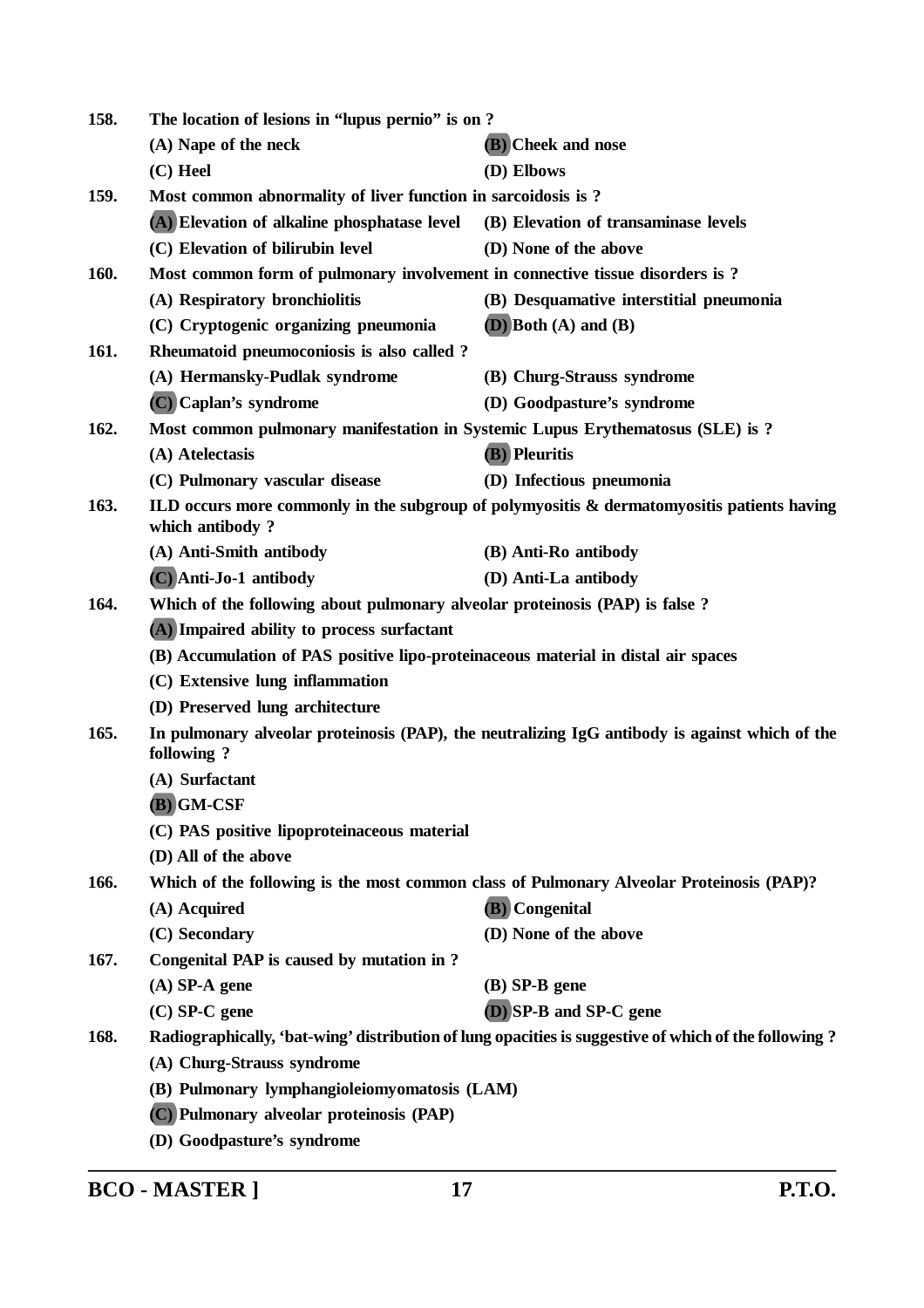| 169. | Pulmonary lymphangioleiomyomatosis (LAM) is seen in ?                                                                                               |                                                                                         |  |  |
|------|-----------------------------------------------------------------------------------------------------------------------------------------------------|-----------------------------------------------------------------------------------------|--|--|
|      | (A) Female child                                                                                                                                    | (B) Premenopausal women                                                                 |  |  |
|      | (C) Postmenopausal women                                                                                                                            | (D) All of the above                                                                    |  |  |
| 170. | In Pulmonary lymphangioleiomyomatosis (LAM), there occurs proliferation of which of the<br>following?                                               |                                                                                         |  |  |
|      | (A) Type 1 pneumocytes                                                                                                                              |                                                                                         |  |  |
|      | (B) Type 2 pneumocytes                                                                                                                              |                                                                                         |  |  |
|      | (C) Pulmonary lymphatic vessels                                                                                                                     |                                                                                         |  |  |
|      | <b>(D)</b> Atypical pulmonary interstitial smooth muscle                                                                                            |                                                                                         |  |  |
| 171. | Atypical smooth-muscle cells that proliferate in pulmonary lymphangioleiomyomatosis (LAM)<br>react with which of the following monoclonal antibody? |                                                                                         |  |  |
|      | $(A)$ HMB42                                                                                                                                         | (B) HMB43                                                                               |  |  |
|      | (C) HMB44                                                                                                                                           | $(D)$ HMB45                                                                             |  |  |
| 172. | immunofluorescent techniques in ?                                                                                                                   | Linear deposition of immune complexes is seen in examination of lung or renal tissue by |  |  |
|      | $(A)$ SLE                                                                                                                                           | (B) Goodpasture's syndrome                                                              |  |  |
|      | (C) Henoch-Schönlein purpura                                                                                                                        | (D) Anti-GBM disease                                                                    |  |  |
| 173. | Inherited diseases that produce interstitial lung disease include?                                                                                  |                                                                                         |  |  |
|      | (A) Tuberous sclerosis                                                                                                                              | (B) Neurofibromatosis                                                                   |  |  |
|      | (C) Niemann-Pick disease                                                                                                                            | (D) All of the above                                                                    |  |  |
| 174. | Caplan's syndrome is ?                                                                                                                              |                                                                                         |  |  |
|      | (A) Seronegative Rheumatoid arthritis + Neutropenia                                                                                                 |                                                                                         |  |  |
|      | (B) Seropositive Rheumatoid arthritis + splenomegaly                                                                                                |                                                                                         |  |  |
|      | (C) Seropositive Rheumatoid arthritis + progressive massive fibrosis (PMF)                                                                          |                                                                                         |  |  |
|      |                                                                                                                                                     | (D) Seronegative Rheumatoid arthritis + bronchial asthma                                |  |  |
| 175. | Potential clinical complication of silicosis is?                                                                                                    |                                                                                         |  |  |
|      | (A) Mycobacterium tuberculosis infection                                                                                                            | (B) Rheumatoid arthritis                                                                |  |  |
|      | (C) Scleroderma                                                                                                                                     | (D) All of the above                                                                    |  |  |
| 176. | Which of the following is not a feature of acute farmer's lung?                                                                                     |                                                                                         |  |  |
|      | (A) Onset $4 - 8$ h after exposure                                                                                                                  | <b>(B)</b> Fever with chills                                                            |  |  |
|      | (C) Cough and dyspnea                                                                                                                               | (D) Wheezing                                                                            |  |  |
| 177. | Clinical stages of allergic bronchopulmonary aspergillosis in order                                                                                 |                                                                                         |  |  |
|      | (A) acute, remission, exacerbation, steroid dependant asthma                                                                                        |                                                                                         |  |  |
|      | (B) remission, exacerbation, acute, fibrotic lung disease                                                                                           |                                                                                         |  |  |
|      | (C) exacerbation, acute, remission, steroid dependent asthma                                                                                        |                                                                                         |  |  |
|      | (D) fibrotic lung disease, steroid dependent asthma, remission, acute                                                                               |                                                                                         |  |  |
| 178. | Hyper eosinophilic syndrome is characterized by TEC ?                                                                                               |                                                                                         |  |  |
|      | $(A) > 2.5 \times 109$ /L                                                                                                                           | $(B) > 5 \times 109/L$                                                                  |  |  |
|      | $(C) > 1 \times 109/L$                                                                                                                              | $(D) > 1.5 \times 109$ / L                                                              |  |  |
|      |                                                                                                                                                     |                                                                                         |  |  |

**BCO - MASTER ] 18 P.T.O.**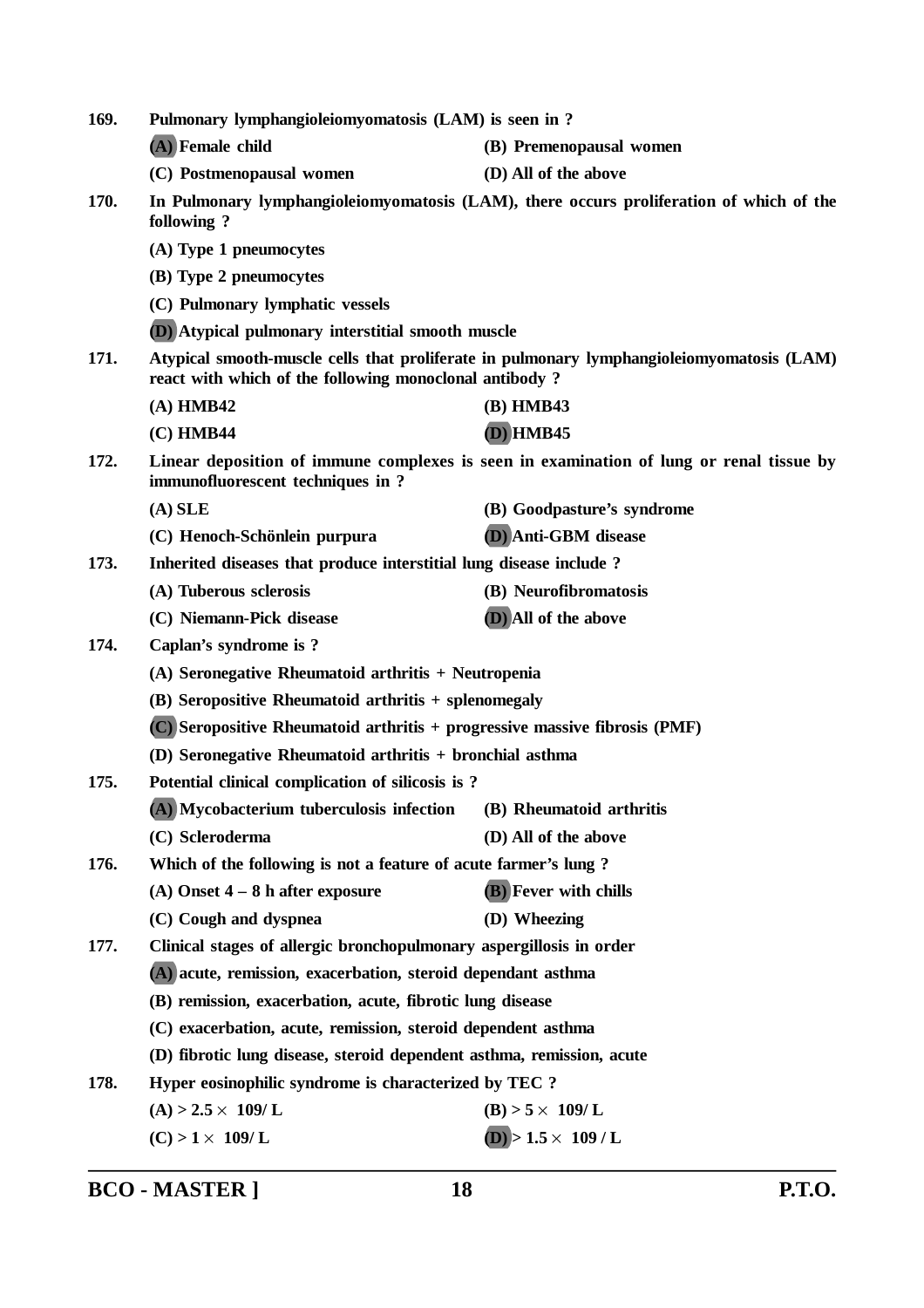| 179. | "Fugitive dust" includes ?                                                                                                                                                                            |                                                                                            |
|------|-------------------------------------------------------------------------------------------------------------------------------------------------------------------------------------------------------|--------------------------------------------------------------------------------------------|
|      | (A) Pollens                                                                                                                                                                                           |                                                                                            |
|      | (B) Windblown dust                                                                                                                                                                                    |                                                                                            |
|      | (C) Dust from mechanical industrial processes                                                                                                                                                         |                                                                                            |
|      | (D) All of the above                                                                                                                                                                                  |                                                                                            |
| 180. | In lower respiratory tract, the first symptom of CF is?                                                                                                                                               |                                                                                            |
|      | $(A)$ Cough                                                                                                                                                                                           | (B) Dyspnea                                                                                |
|      | (C) Pain chest                                                                                                                                                                                        | (D) Hemoptysis                                                                             |
| 181. | diagnosed CF patients?                                                                                                                                                                                | Which of the following is often the first organism recovered from lung secretions in newly |
|      | $(A)$ P. aeruginosa                                                                                                                                                                                   | (B) Haemophilus influenzae                                                                 |
|      | (C) Aspergillus fumigatus                                                                                                                                                                             | (D) Klebsiella                                                                             |
| 182. | Earliest chest x-ray change in CF lungs is that of?                                                                                                                                                   |                                                                                            |
|      | (A) Hyperinflation                                                                                                                                                                                    | (B) Bronchial cuffing                                                                      |
|      | (C) Bronchiectasis                                                                                                                                                                                    | (D) Pleural effusion                                                                       |
| 183. | CF is caused by mutation of                                                                                                                                                                           |                                                                                            |
|      | $(A)$ TCF7L2                                                                                                                                                                                          | (B) CFTR                                                                                   |
|      | $(C)$ GWAS                                                                                                                                                                                            | (D) RAS                                                                                    |
| 184. | Which of the following can occur in CF?                                                                                                                                                               |                                                                                            |
|      | (A) Pneumothorax                                                                                                                                                                                      | (B) Cor pulmonale                                                                          |
|      | (C) Clubbing of digits                                                                                                                                                                                | (D) All of the above                                                                       |
| 185. | All of the following are useful tests for CF except?                                                                                                                                                  |                                                                                            |
|      | (A) Sweat chloride concentration                                                                                                                                                                      | <b>(B)</b> Semen Analysis                                                                  |
|      | (C) Serum lipids                                                                                                                                                                                      | (D) Nasal Potential-Difference Measurements                                                |
| 186. | What value of sweat Cl- concentration is typical in CF adults ?                                                                                                                                       |                                                                                            |
|      | $(A)$ > 40 meq/L                                                                                                                                                                                      | $(B)$ > 50 meq/L                                                                           |
|      | $(C) > 60$ meq/L                                                                                                                                                                                      | $(D) > 70$ meq/L                                                                           |
| 187. | What is the strength of hypertonic saline that is recommended for inhalation in CF?                                                                                                                   |                                                                                            |
|      | $(A) 2\%$                                                                                                                                                                                             | (B) 3%                                                                                     |
|      | (C) 5%                                                                                                                                                                                                | $(D)$ 7%                                                                                   |
| 188. | Which of the following examples of causes of pulmonary hypertension is incorrectly matched to<br>the group classification?                                                                            |                                                                                            |
|      | hypertension                                                                                                                                                                                          | (A) Group 1 Pulmonary Hypertension: Idiopathic or heritable causes of pulmonary arterial   |
|      | (B) Group 2 Pulmonary Hypertension: Degenerative mitral valve disease causing left sided heart<br>failure<br>(C) Group 3 Pulmonary Hypertension: Congenital heart disease with left-to-right shunting |                                                                                            |
|      |                                                                                                                                                                                                       |                                                                                            |
|      | (D) Group 4 Pulmonary Hypertension: Pulmonary thromboembolism                                                                                                                                         |                                                                                            |
|      |                                                                                                                                                                                                       |                                                                                            |